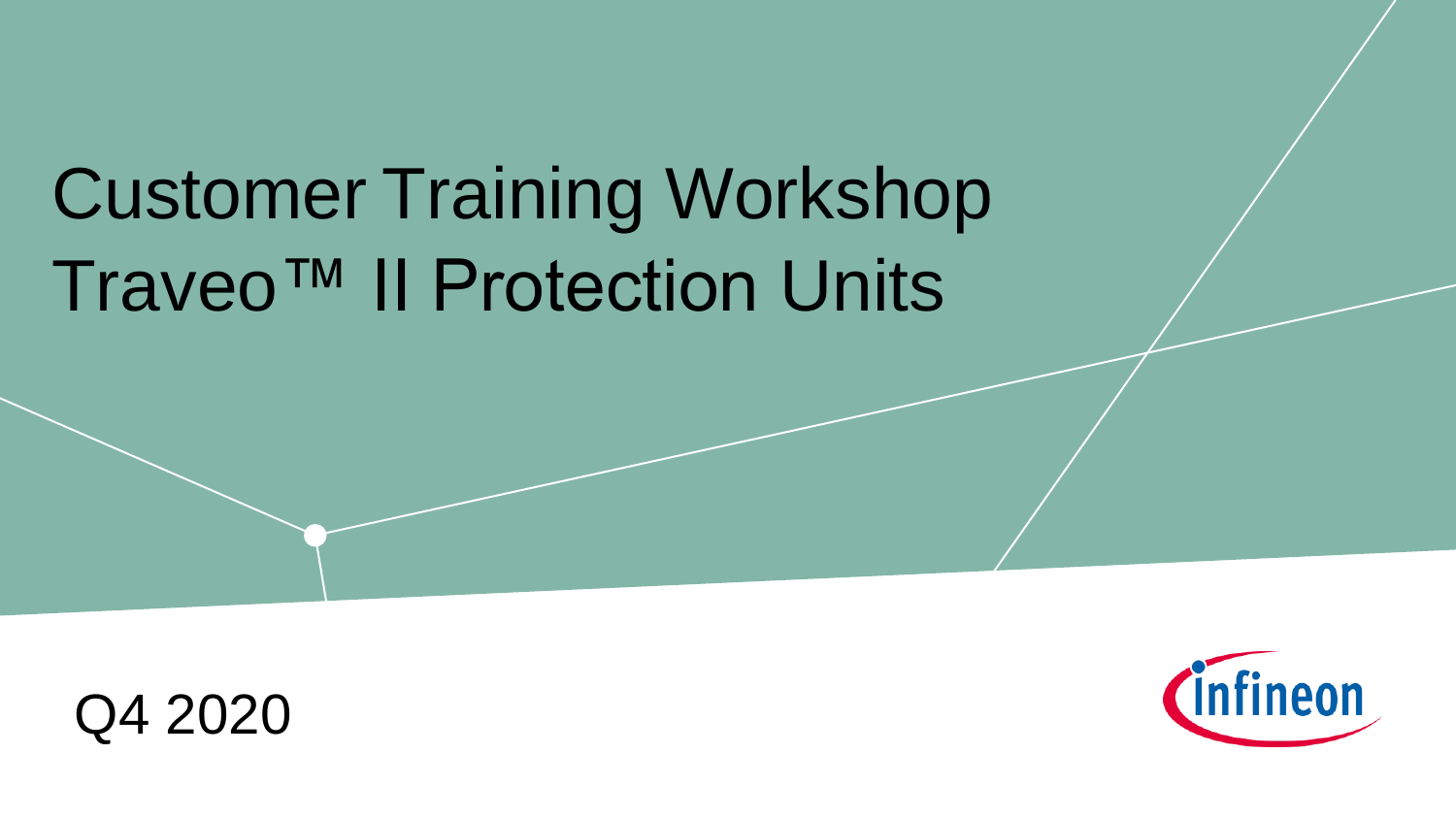

#### Target Products

 $\rightarrow$  Target product list for this training material

| <b>Family Category</b>                                  | <b>Series</b> | <b>Code Flash Memory Size</b> |
|---------------------------------------------------------|---------------|-------------------------------|
| Traveo <sup>™</sup> Il Automotive Body Controller Entry | CYT2B6        | Up to 576KB                   |
| <b>Traveo II Automotive Body Controller Entry</b>       | CYT2B7        | Up to 1088KB                  |
| <b>Traveo II Automotive Body Controller Entry</b>       | CYT2B9        | Up to 2112KB                  |
| <b>Traveo II Automotive Body Controller Entry</b>       | CYT2BL        | Up to 4160KB                  |
| Traveo II Automotive Body Controller High               | CYT3BB/4BB    | Up to 4160KB                  |
| Traveo II Automotive Body Controller High               | CYT4BF        | Up to 8384KB                  |
| <b>Traveo II Automotive Cluster</b>                     | CYT3DL        | Up to 4160KB                  |
| <b>Traveo II Automotive Cluster</b>                     | CYT4DN        | Up to 6336KB                  |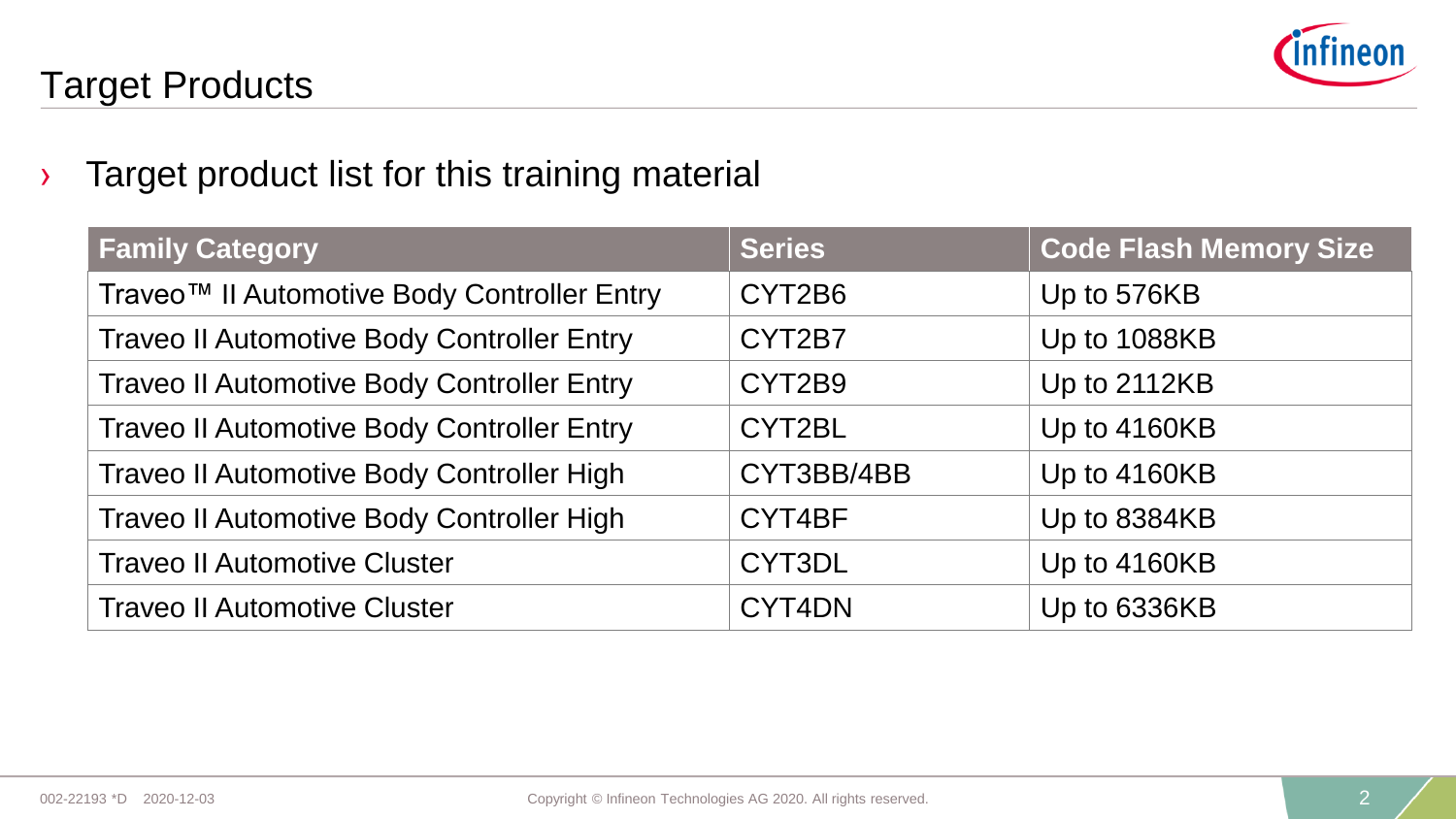

#### Introduction to Traveo II Body Controller Entry

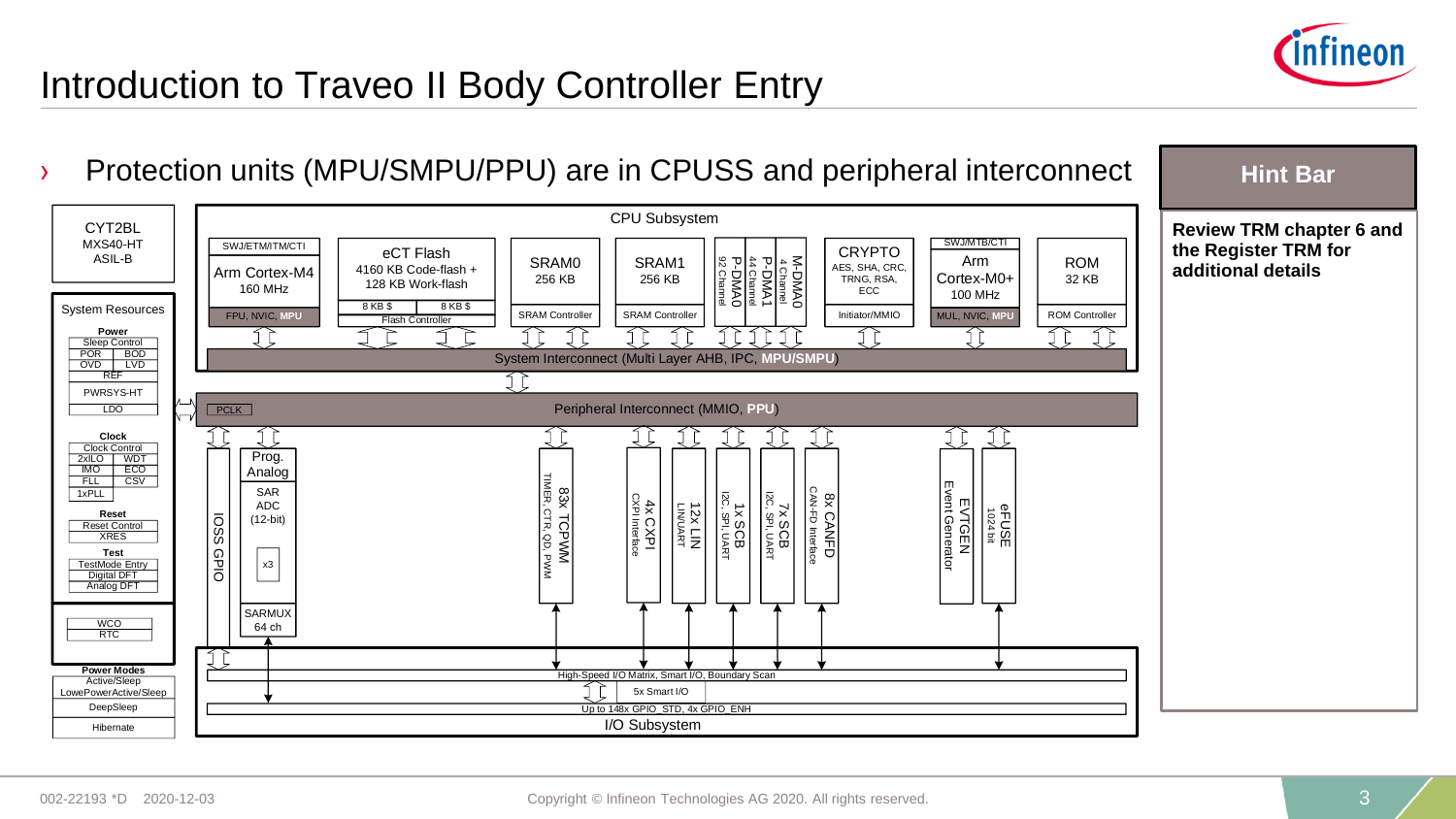

### Introduction to Traveo II Body Controller High

<sup>></sup> Protection units (MPU/SMPU/PPU) are in CPUSS and peripheral interconnect **Highland** Hint Bar

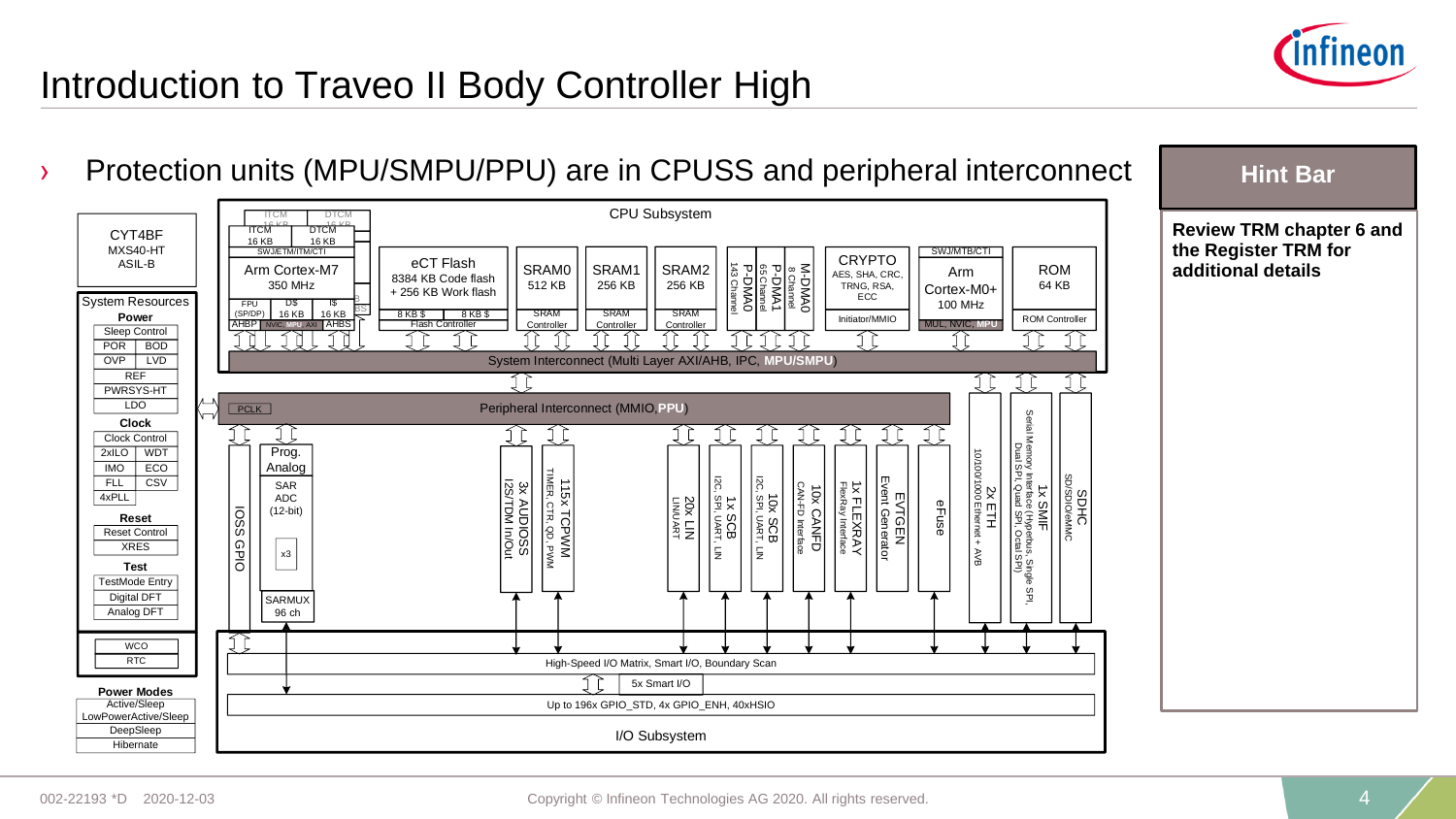

### Introduction to Traveo II Cluster

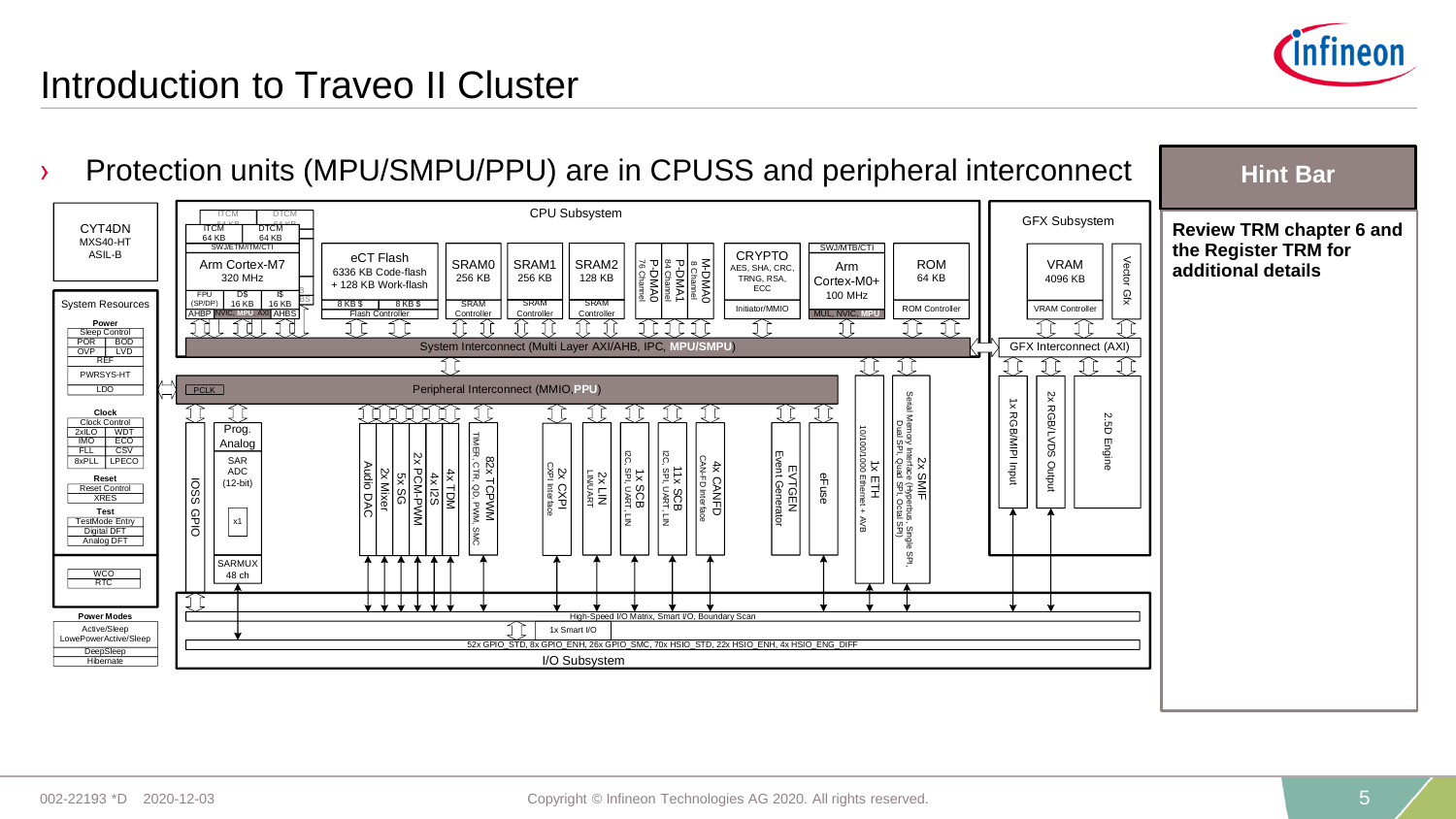

| Overview                                                                                                       | <b>Hint Bar</b>                                                                  |
|----------------------------------------------------------------------------------------------------------------|----------------------------------------------------------------------------------|
| Allows/restricts bus transfers on the bus infrastructure<br>Includes four protection units (MPU/SMPU/PPU/SWPU) | <b>Review TRM chapter 6 and</b><br><b>Register TRM for</b><br>additional details |
| <b>Features</b><br>$\lambda$                                                                                   | <b>Training section</b>                                                          |
| Supports various access attributes                                                                             | references:<br><b>CPUSS</b>                                                      |
| Address range (Start Address and Region Size)                                                                  |                                                                                  |
| Read/Write                                                                                                     |                                                                                  |
| Execute (Code or Data)                                                                                         |                                                                                  |
| Privileged/Unprivileged                                                                                        |                                                                                  |
| Secure/Non-secure                                                                                              |                                                                                  |
| Protection context (PC)                                                                                        |                                                                                  |
| Protects protection structures                                                                                 |                                                                                  |
| Captures protection violations in fault report structure                                                       |                                                                                  |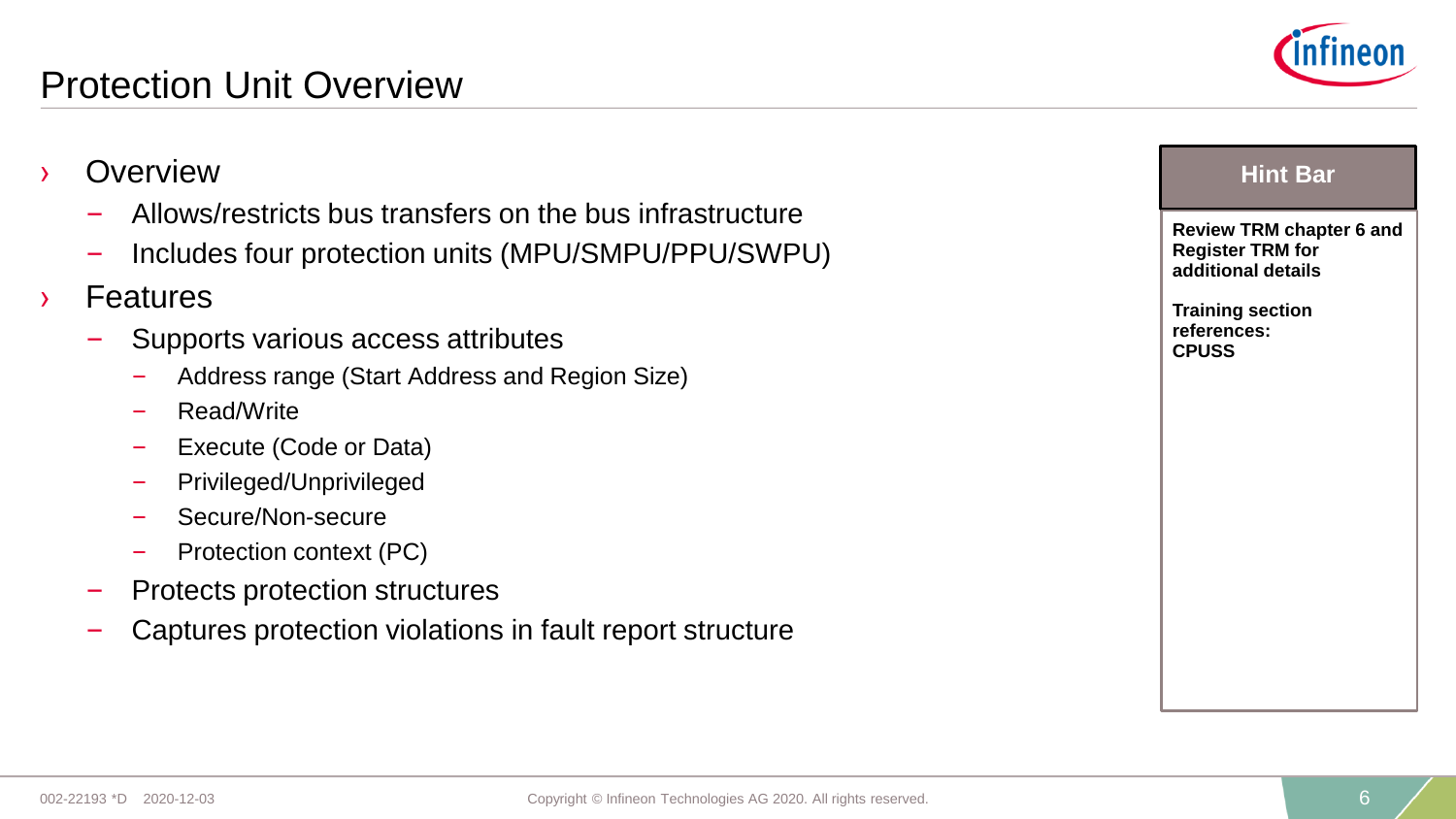#### Protection Context

- Protection Context (PC) is an access attribute of the protection units
- The PC prevents erroneous writing from the access with an unintended PC to memory and peripheral
- The PC helps to apply different protection attributes without changing the SMPU, PPU, and SWPU settings
	- Traveo II supports eight PCs
	- Used as the PC attribute for bus transfers
	- Access to memory and peripheral is allowed or restricted by SMPU, PPU and **SWPU**
	- Changed by reprogramming the PC field in MSx\_CTL
	- PC0 and PC1 are hardware-controlled and not available to the user; PC2 to PC7 are available



**Hint Bar** 

# **Review TRM chapter 6 and the Register TRM for additional details**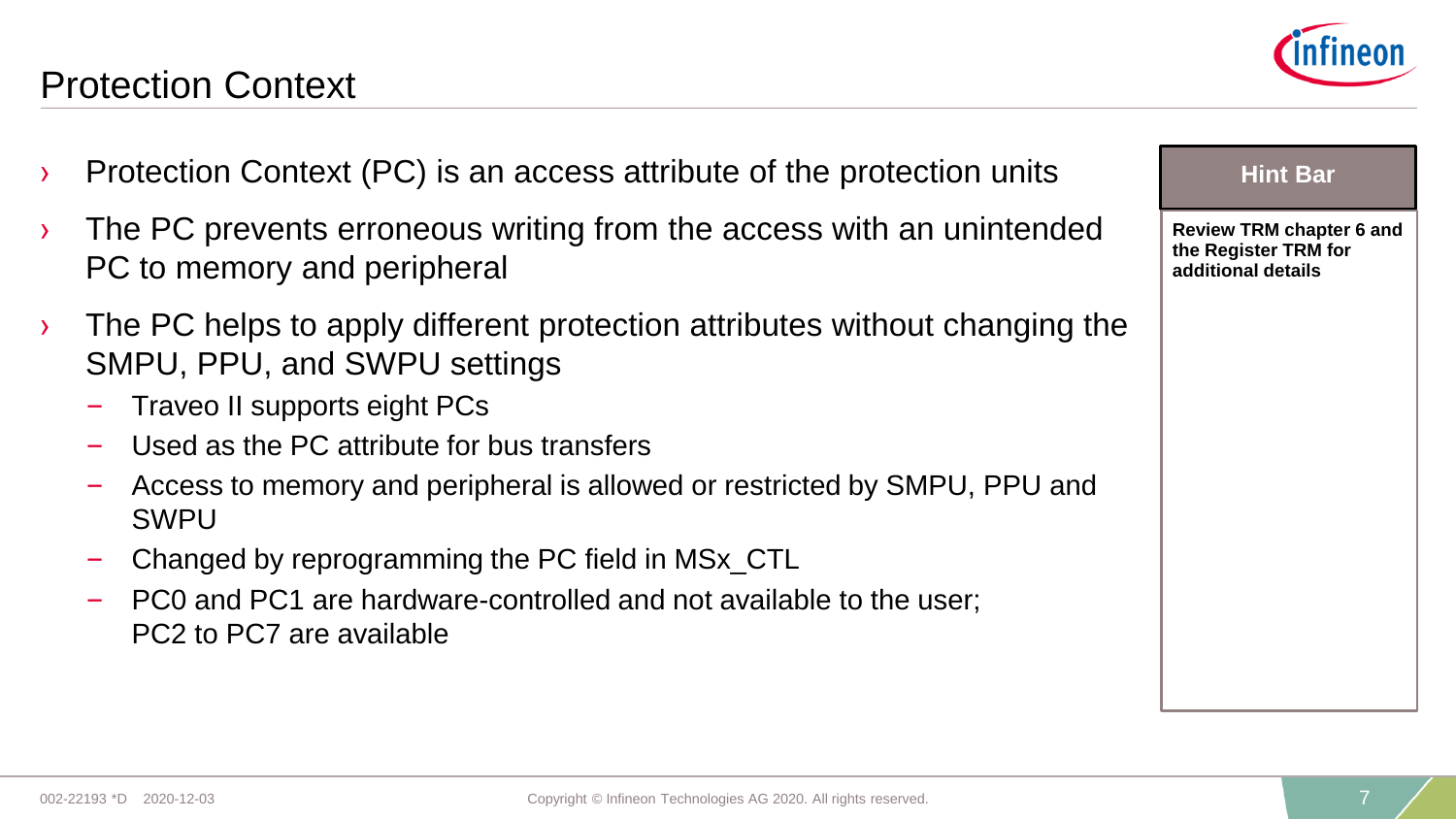#### Protection Context Programming and Restrictions



#### **PC Programming**

- Main CPU<sup>1</sup>, secondary CPU<sup>2</sup>, and test controller bus master have a PC field<sup>3</sup>
- A PC attribute is changed by reprogramming the PC field
- The PC is used as the access attribute for all bus transfers by the master
- The SMPUs, PPUs, and SWPUs allow/restrict bus transfers based on the PC attribute
- **PC Programming Restrictions** 
	- Changes to the PC can be restricted by the PC\_MASK<sup>4</sup> field
	- Controlled by secure CPU (CM0+)





<sup>1</sup> The main CPU refers to CM4 or CM7 CPU in the MCU. <sup>2</sup> The secondary CPU refers to CM0+ CPU in the MCU. <sup>3</sup> The PC field is located in the MPU\_MSx\_CTL register. <sup>4</sup>PC\_MASK field is located in the SMPU\_MSx\_CTL register. PC\_MASK\_0 is always '0' and cannot set any master.

#### **Hint Bar**

**Review TRM section 6.3 and the Register TRM for additional details**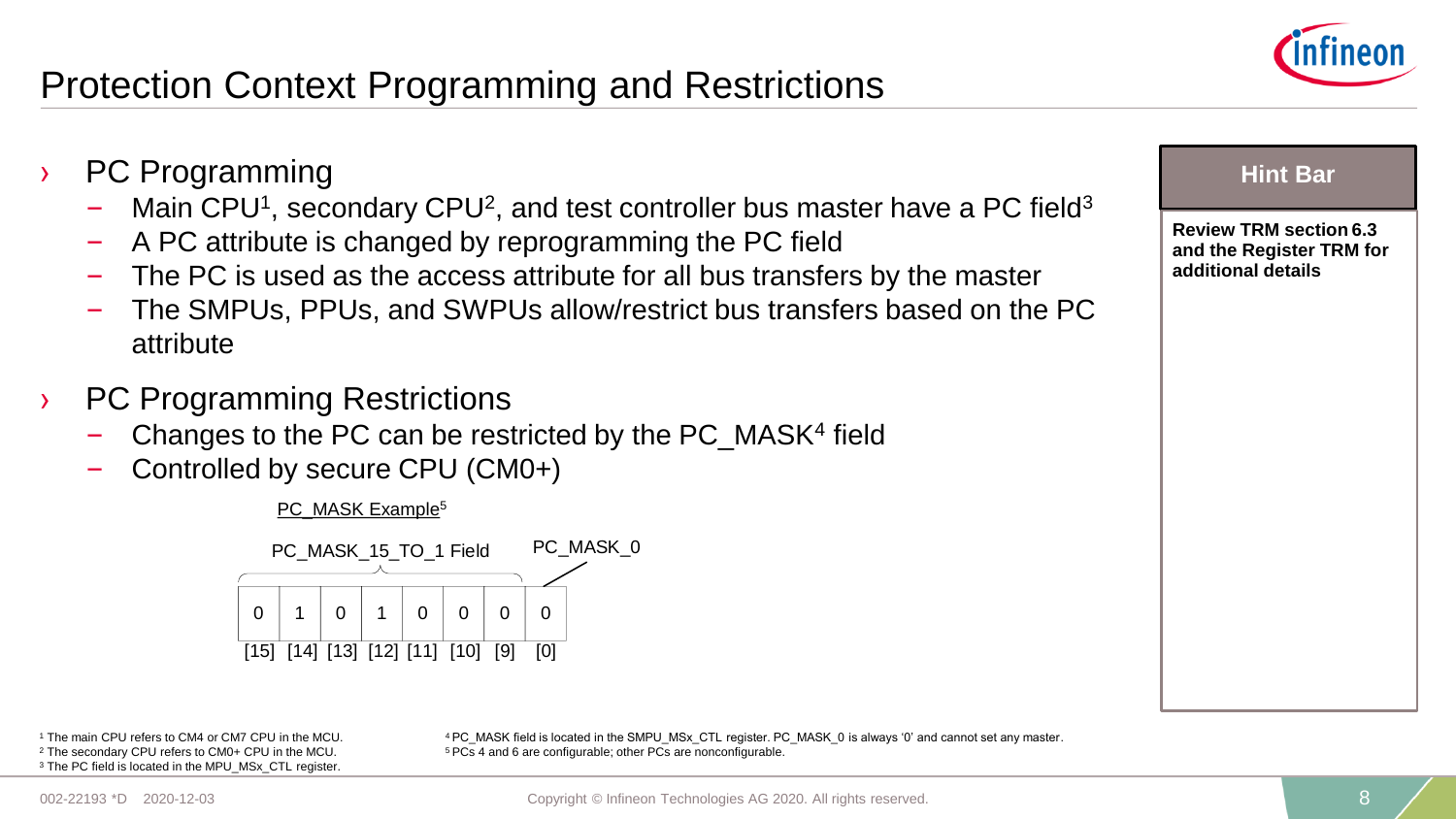

#### Protection Context

#### $\lambda$  Software separation between ASIL<sup>1</sup> and QM<sup>2</sup>

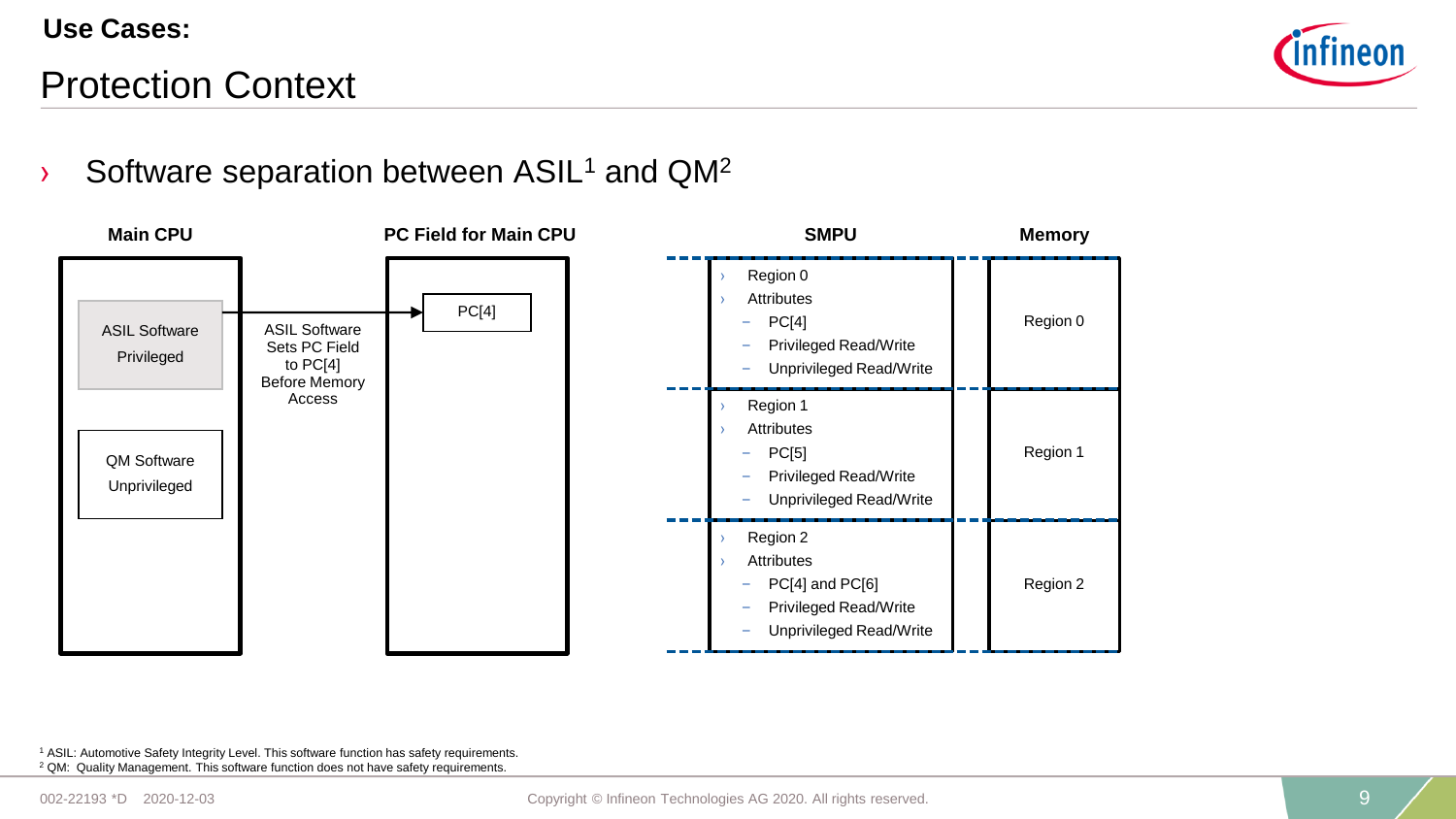#### Protection Context



- › Software separation between ASIL and QM
- › Assign PC[4] to ASIL software

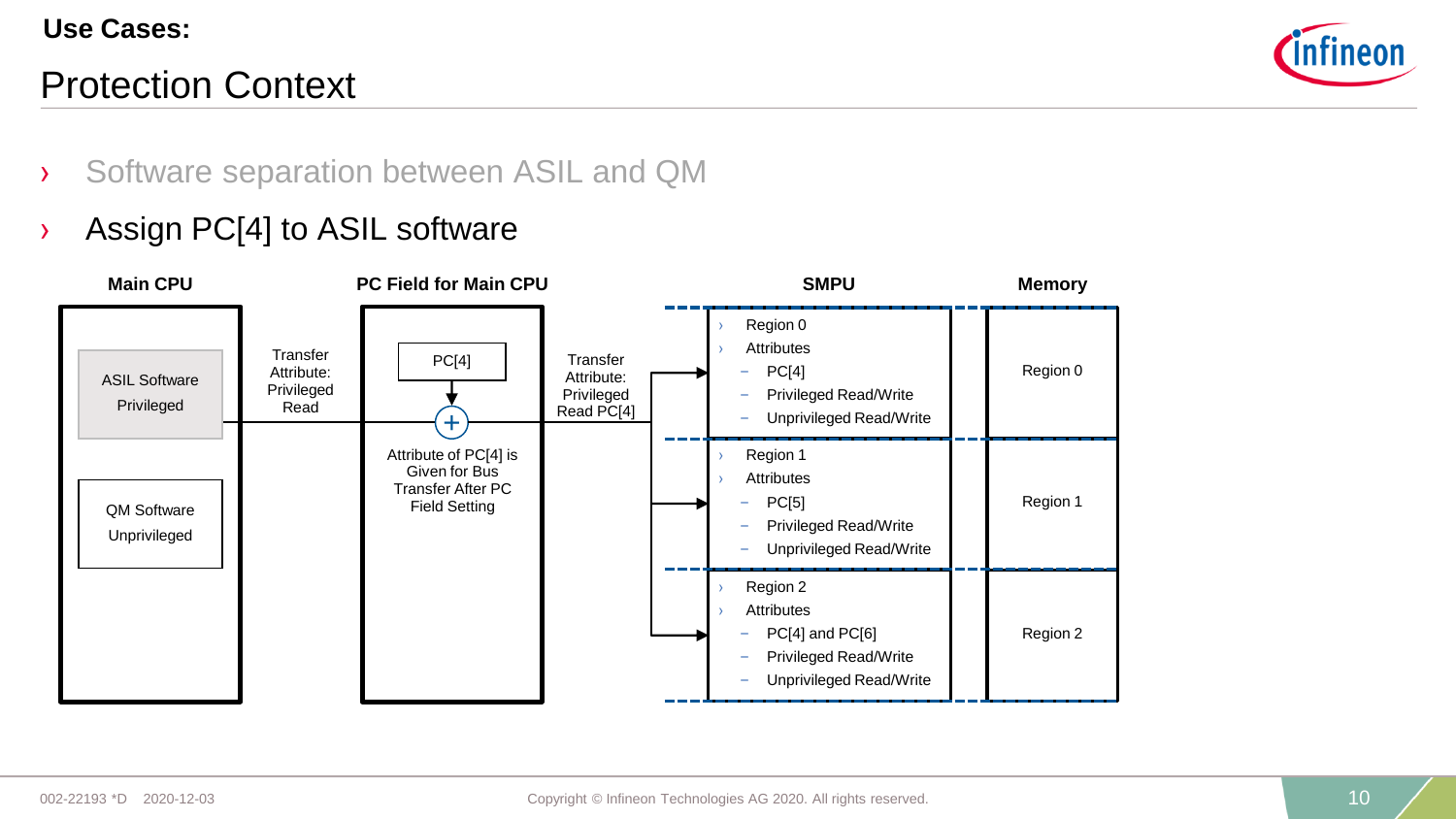#### Protection Context



- › Software separation between ASIL and QM
- › Assign PC[4] to ASIL software
- › Restrict memory access between PCs with SMPU

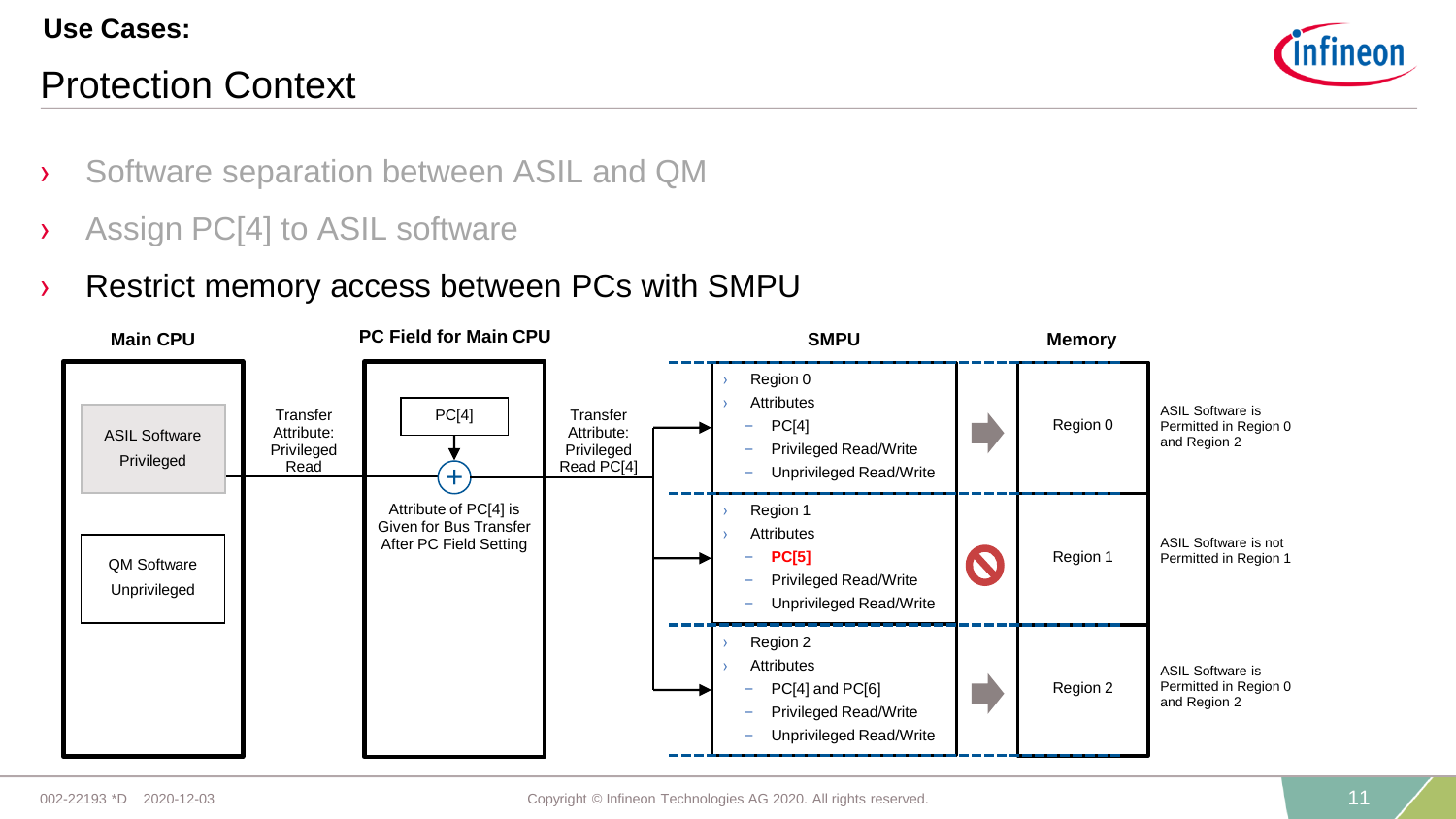

#### Protection Context

#### › Software separation between ASIL and QM

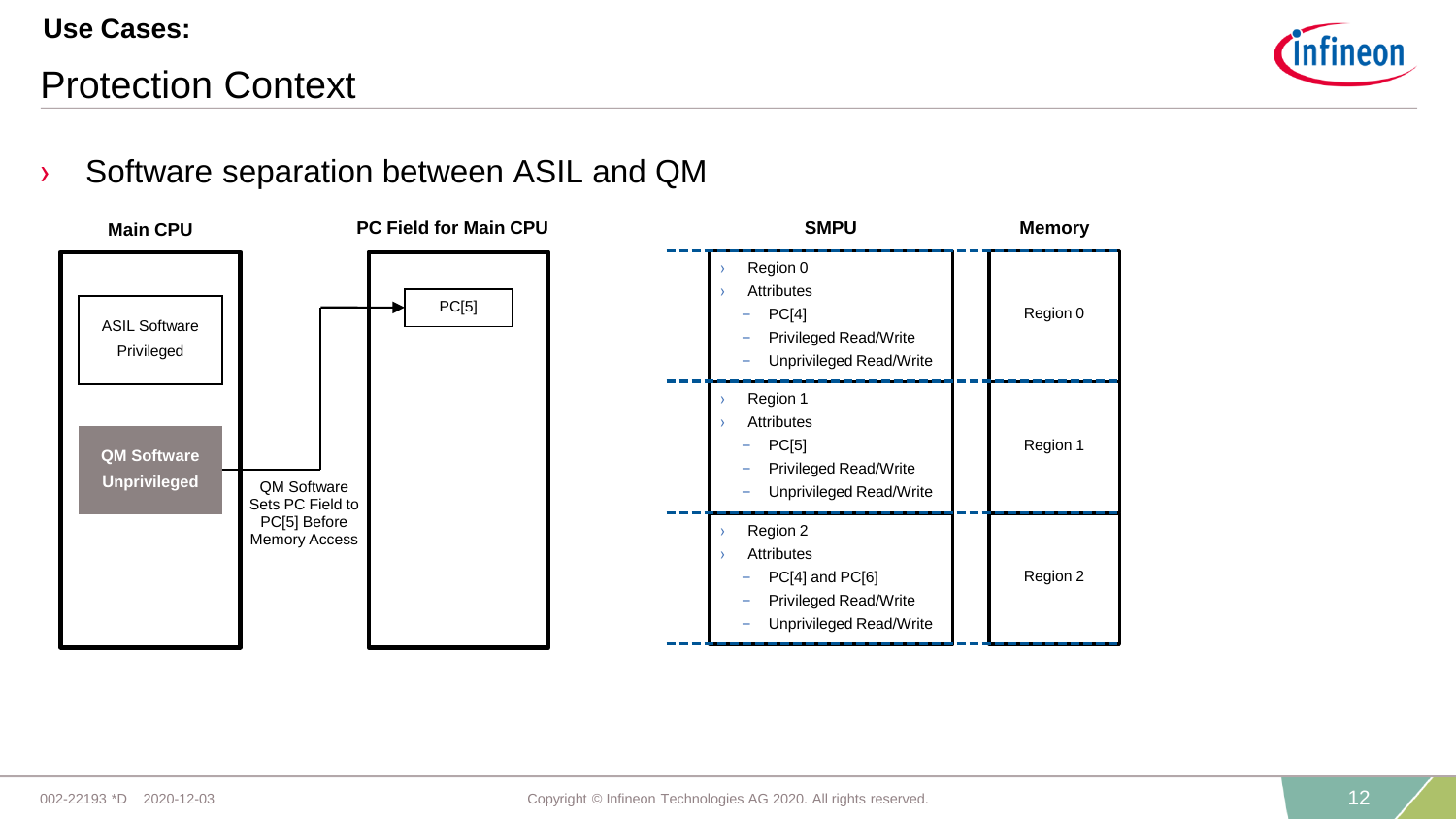#### Protection Context



- › Software separation between ASIL and QM
- › Assign PC[5] to QM software

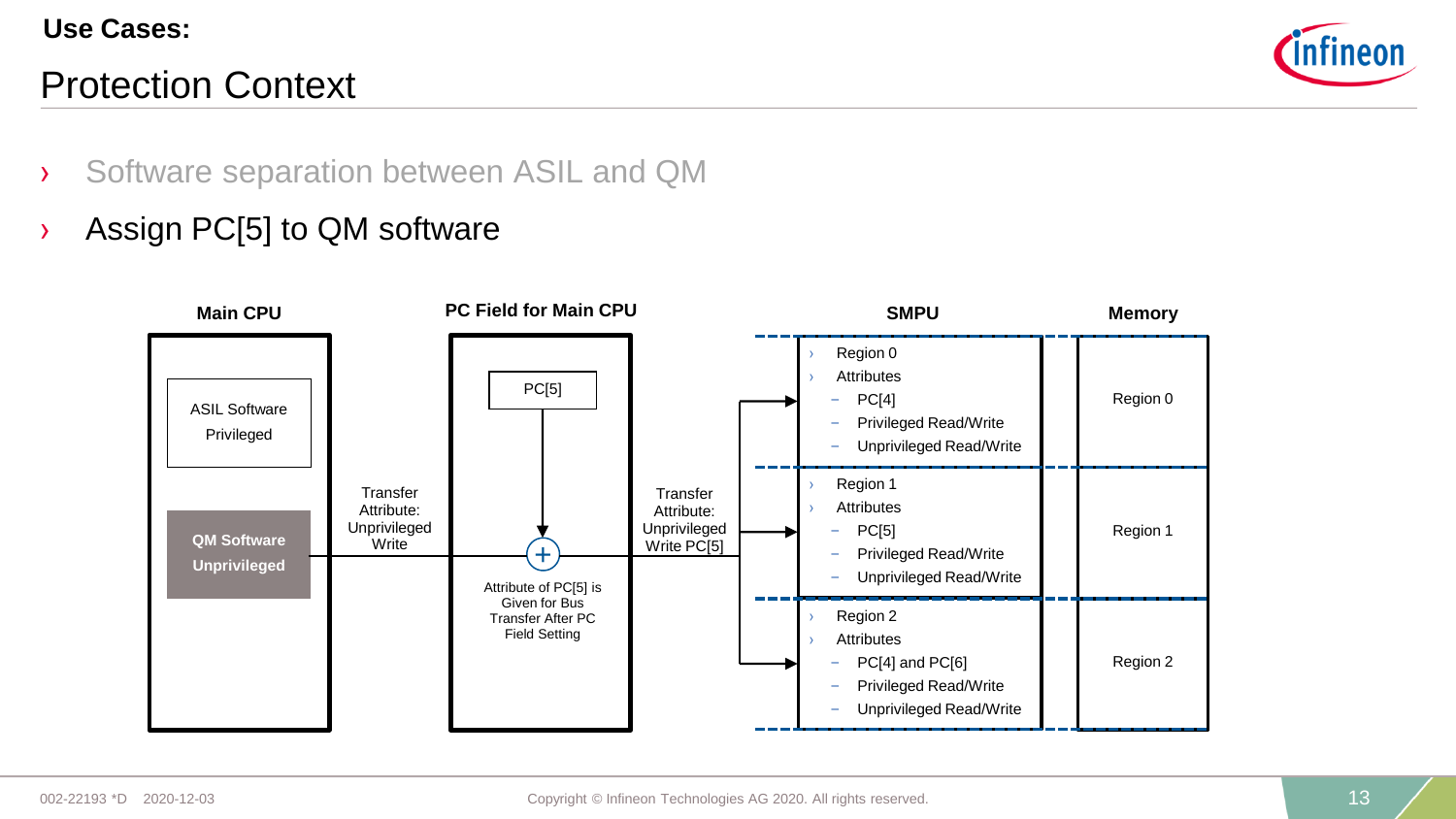#### Protection Context



- › Software separation between ASIL and QM
- › Assign PC[5] to QM software
- › Restrict memory access between PCs with SMPU

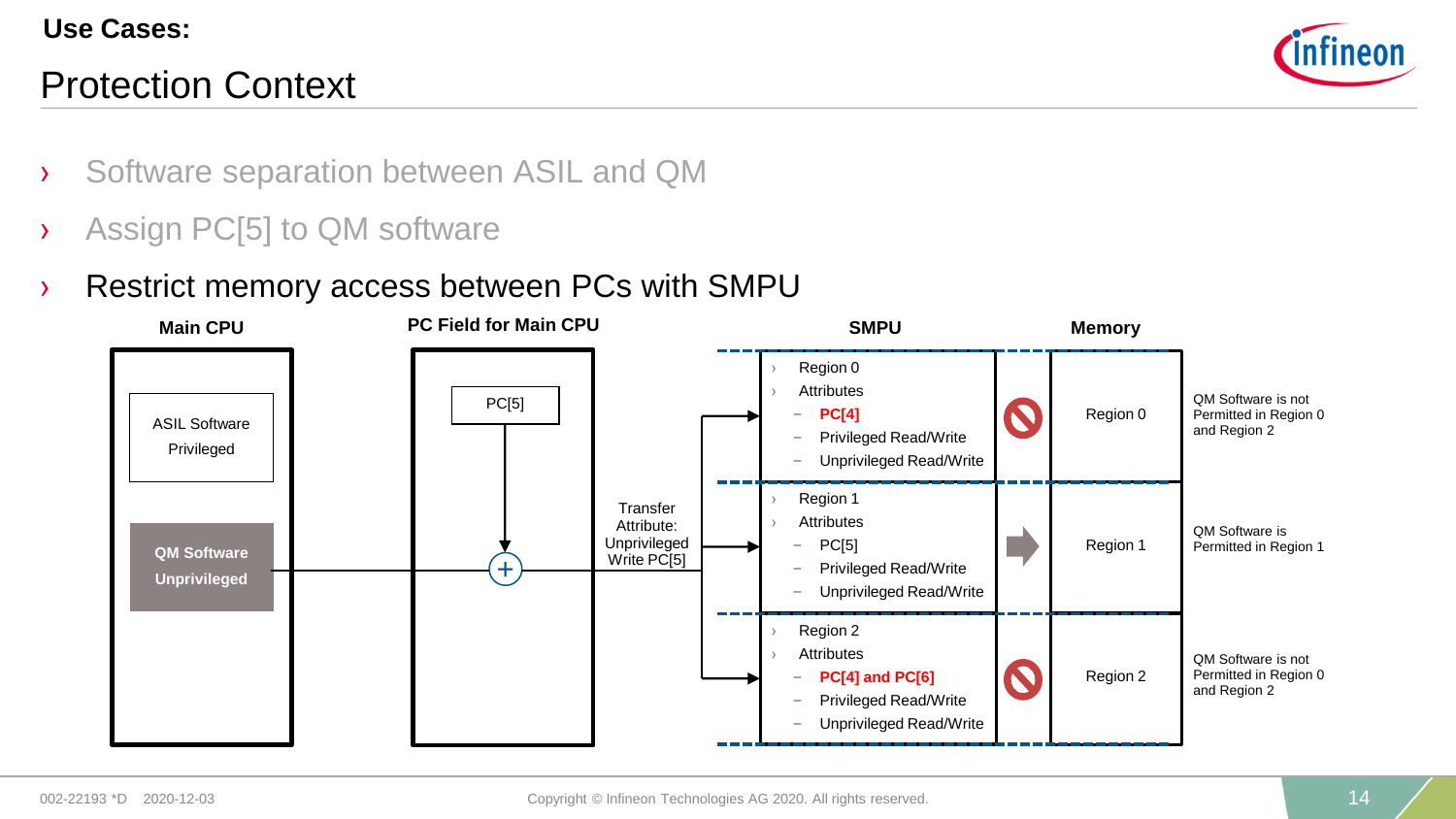

#### Block Diagram of Protection Unit

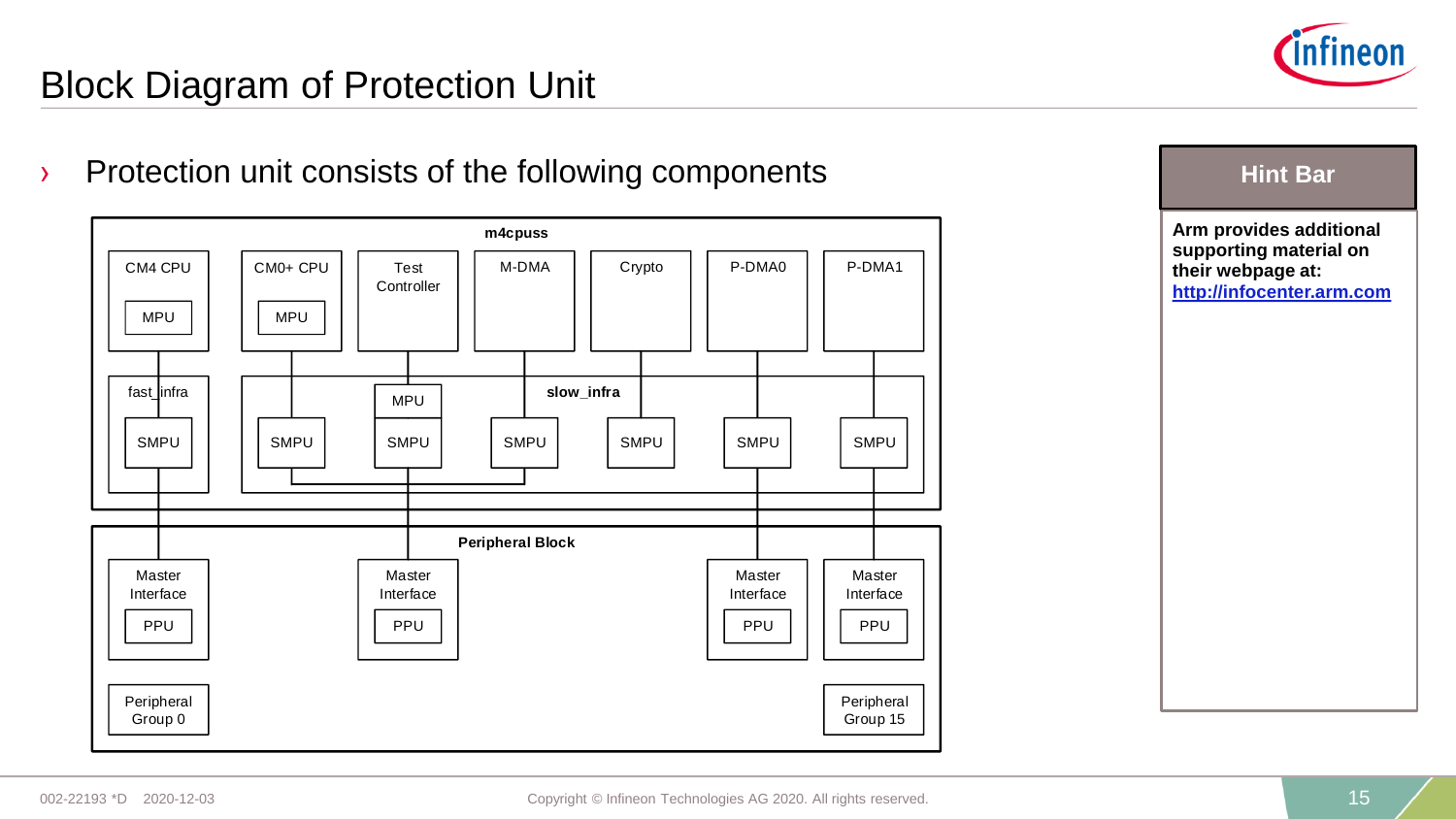

#### Memory Protection Unit Block Diagram

› MPU – Provides memory protection – Associated with a single master – Each CPU can independently give different roles – P-DMA, M-DMA, and Crypto inherit the attribute of programmed transfer Up to sixteen regions – Two types of MPU: – Arm Cortex-M4/7 and Cortex-M0+ CPU  $-$  Bus infrastructure<sup>1</sup> for the test controller<sup>2</sup> – Access restriction: – Address range, Read/Write, Execute, and Privileged/Unprivileged – The region is equally divided into eight subregions <sup>1</sup> The definition of MPU aspect of bus infrastructure follows the Arm MPU definition. <sup>2</sup> The test controller is connected to the external debugger. **Hint Bar Arm provides additional supporting material on their webpage at: [http://infocenter.arm.com](http://infocenter.arm.com/) Review TRM chapter 6 and Register TRM for additional details Training section references: CPUSS CYT2 series CM4: 8 regions CYT3/4 series CM7: 16 regions m4cpuss Peripheral Block** fast\_infra **slow** infra CM4 CPU **MPU** SMPU CM0+ CPU **MPU** SMPU Crypto SMPU SMPU Master Interface PPU Peripheral Group 0 **SMPU** Master Interface PPU Master Interface PPU Master Interface PPU SMPU M-DMA SMPU Peripheral Group 15 **MPU** Test II M-DMA II Crypto II P-DMA0 II P-DMA1 Controller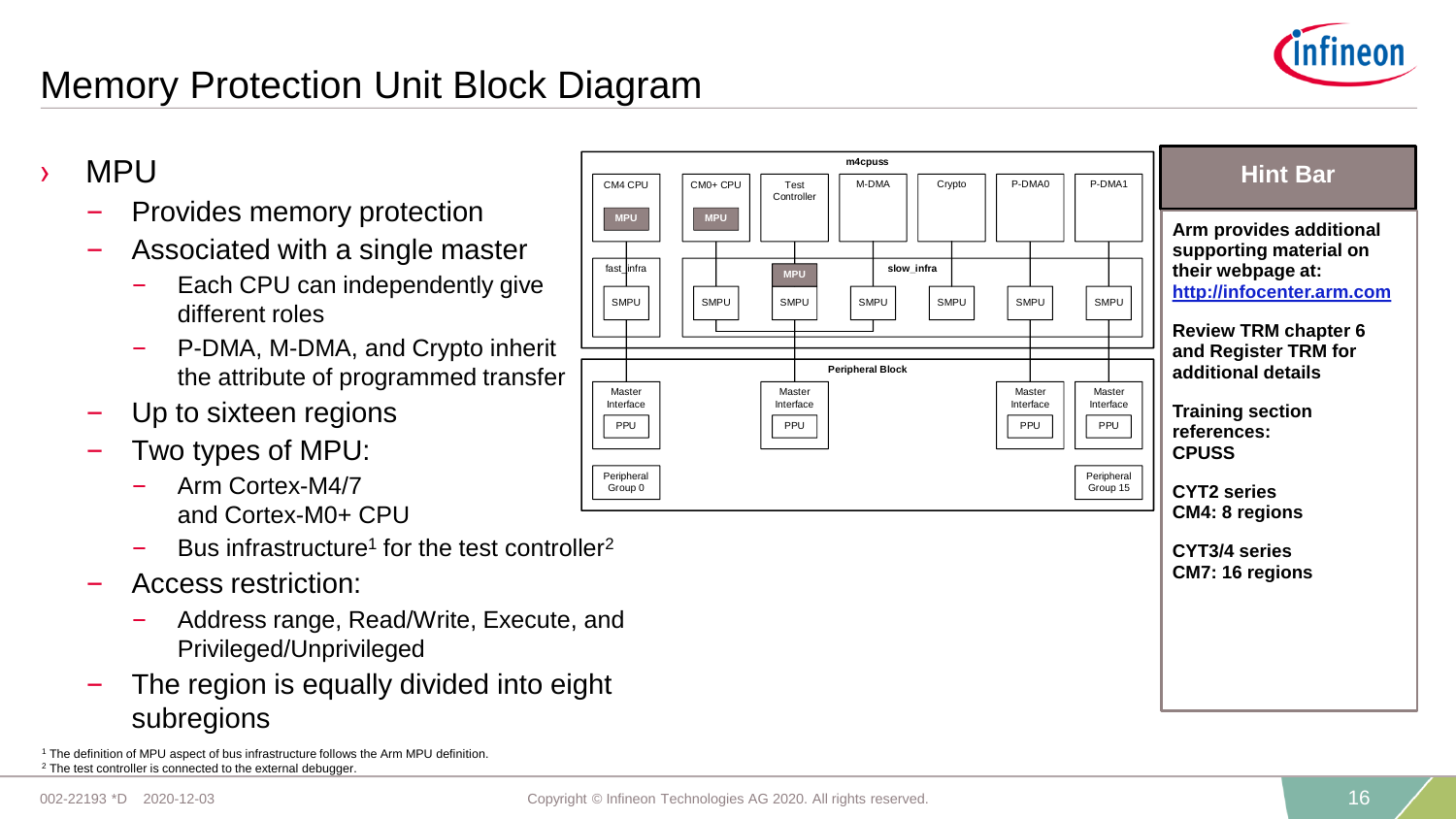

- Use Case 1
	- Software (func1) of both CPUs accesses to memory with privileged write

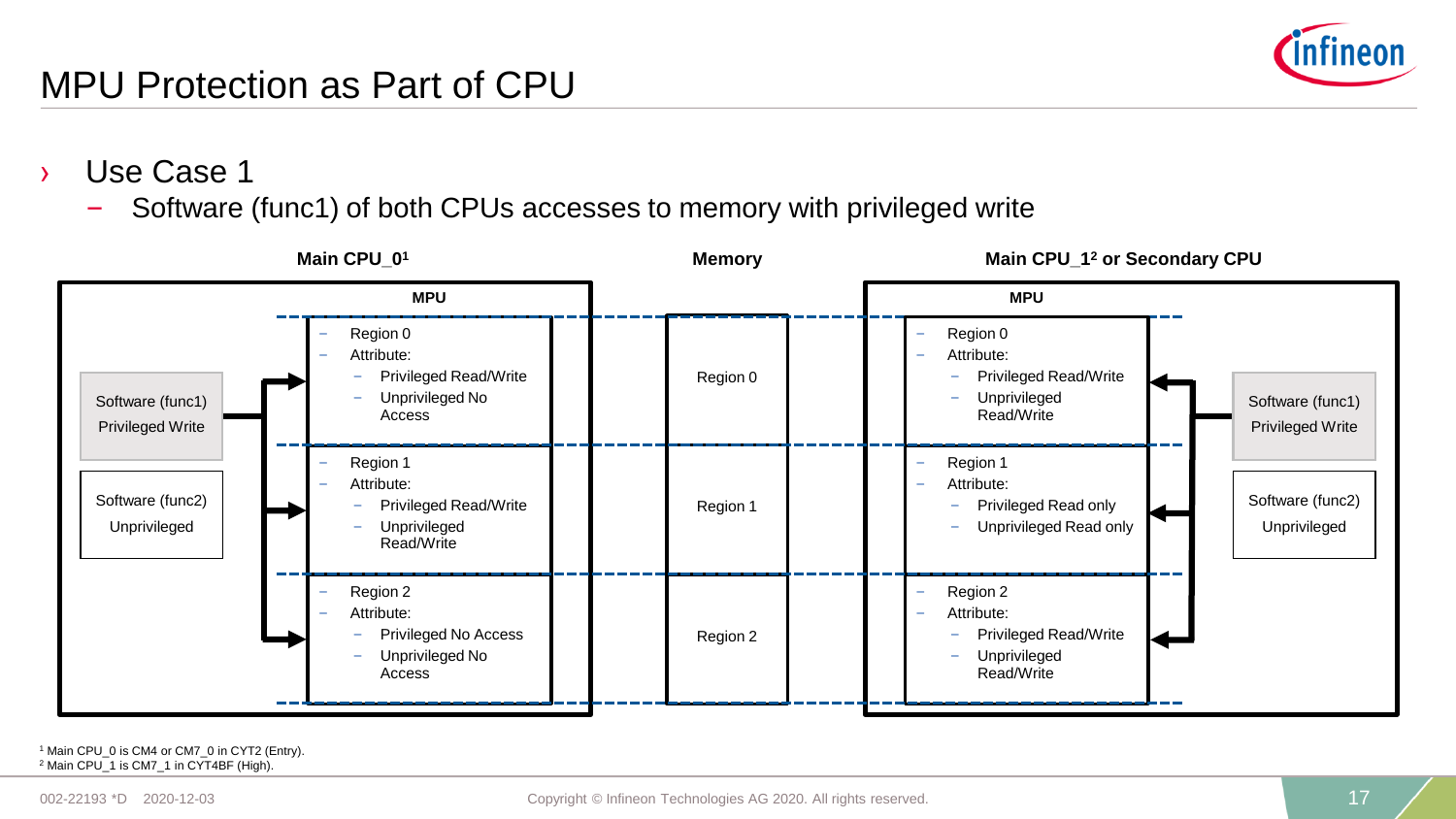

- Use Case 1
	- Software (func1) of Main CPU\_0 is allowed access to Region 0 and Region 1
	- Software (func1) of Main CPU\_1 or secondary CPU is allowed access to Region 0 and Region 2

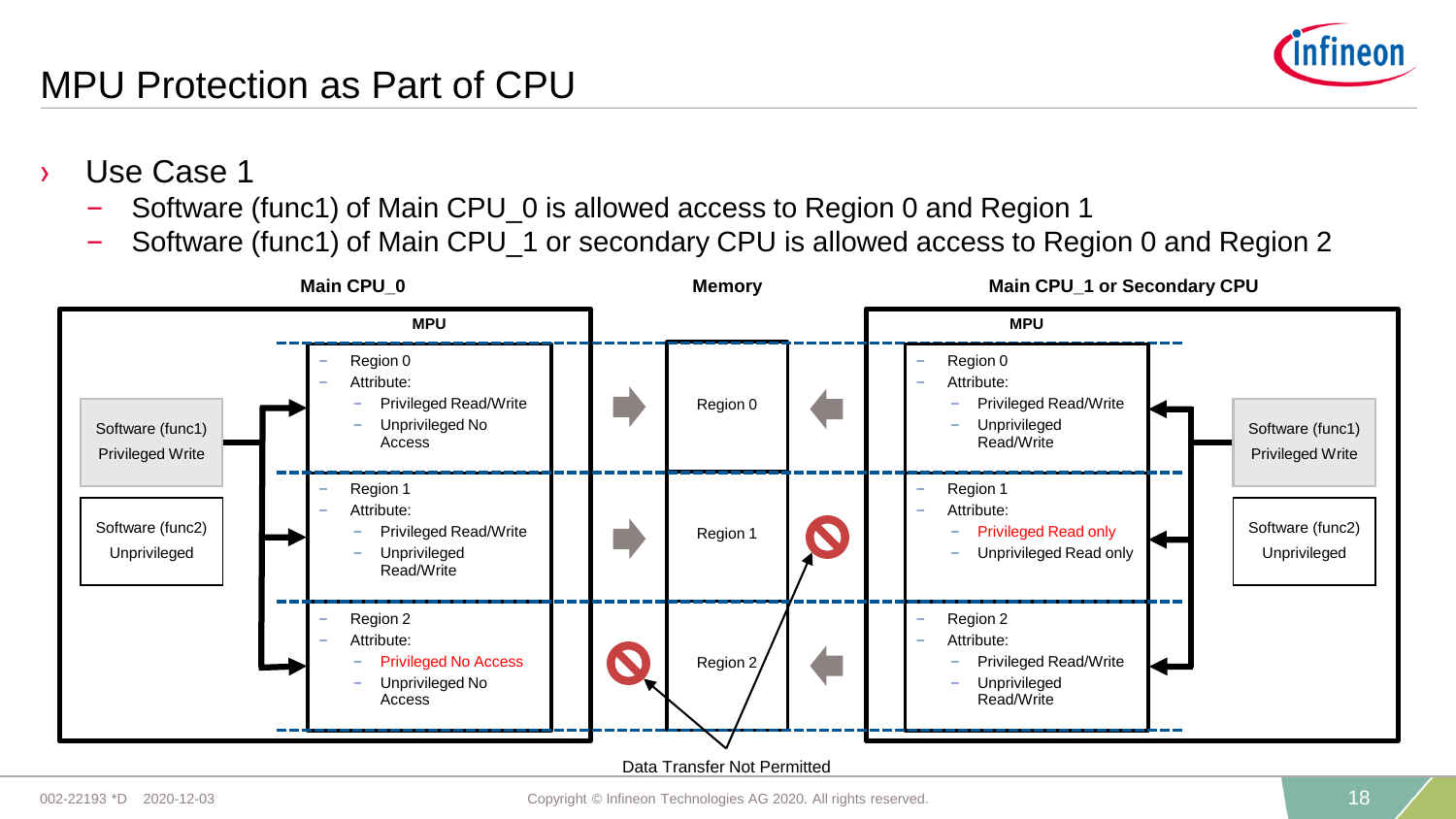

- Use Case 2
	- Software (func2) of both CPUs accesses to memory with unprivileged read

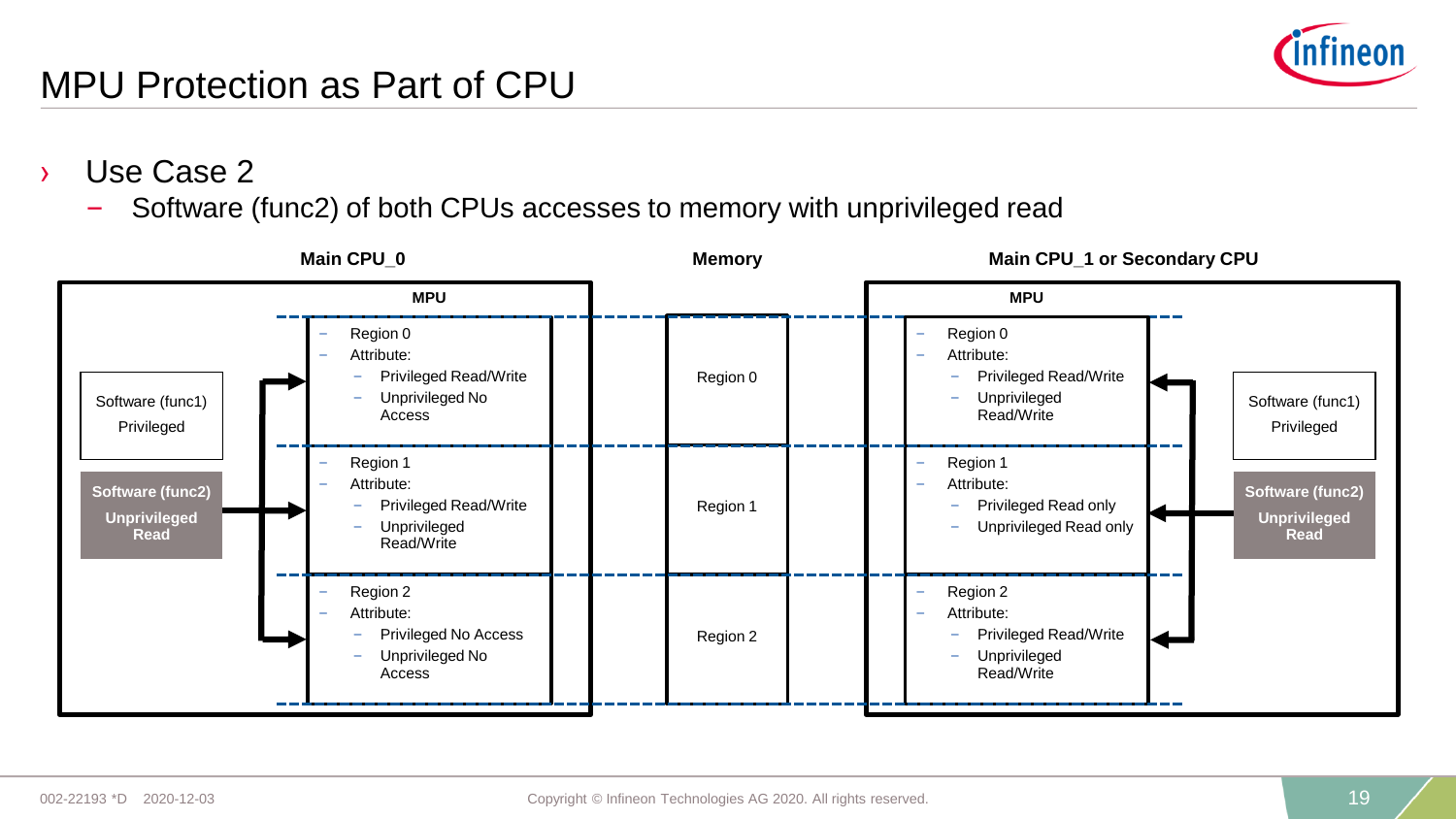

- Use Case 2
	- Software (func2) of Main CPU\_0 is allowed access to Region 1
	- Software (func2) of Main CPU\_1 or secondary CPU is allowed access to all regions

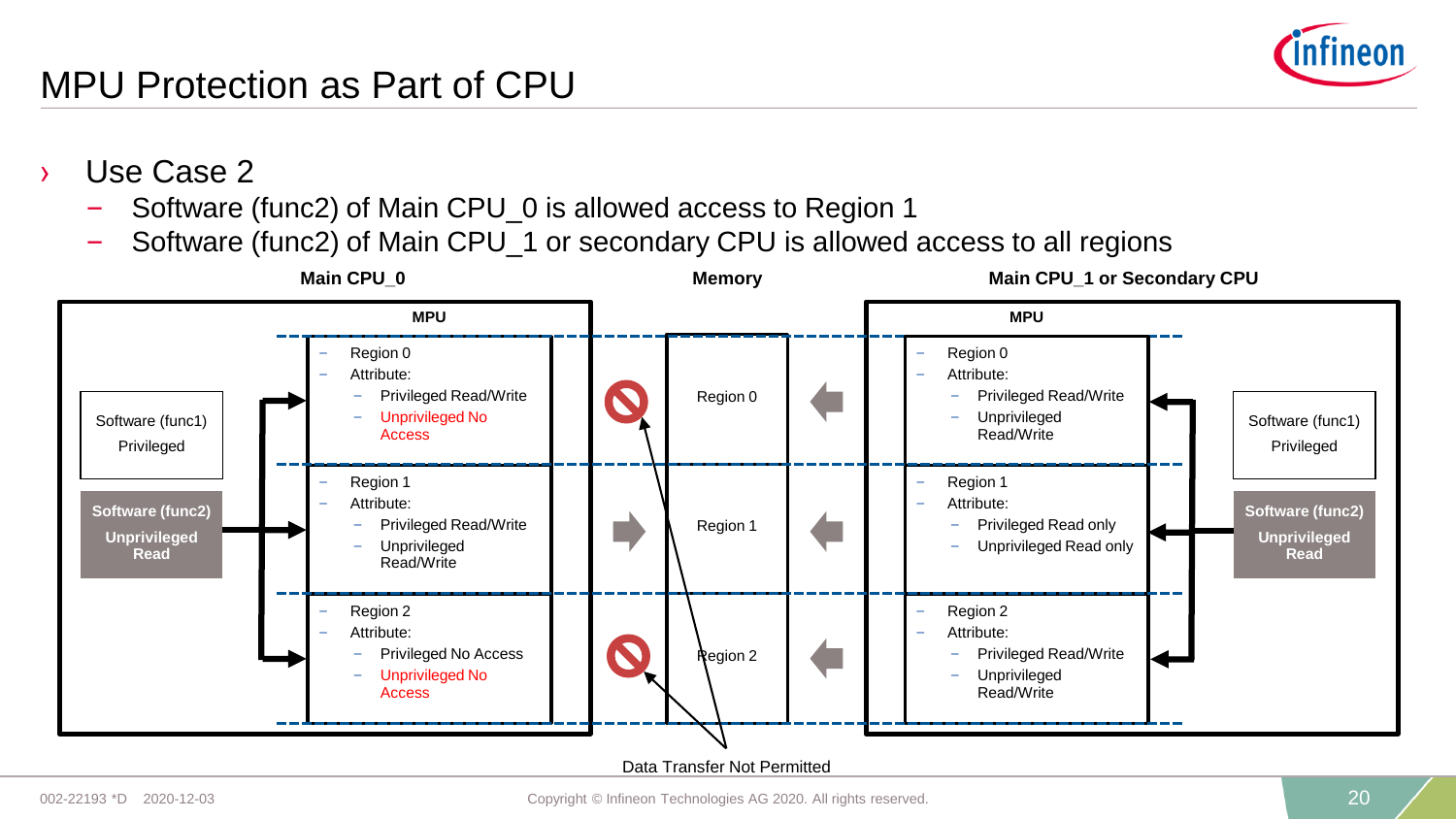

**Hint Bar** 

#### P-DMA/M-DMA/Crypto Access Attribute

 $\rightarrow$  Inherit the access control attributes of the programmed bus transfer for these bus transfer attributes

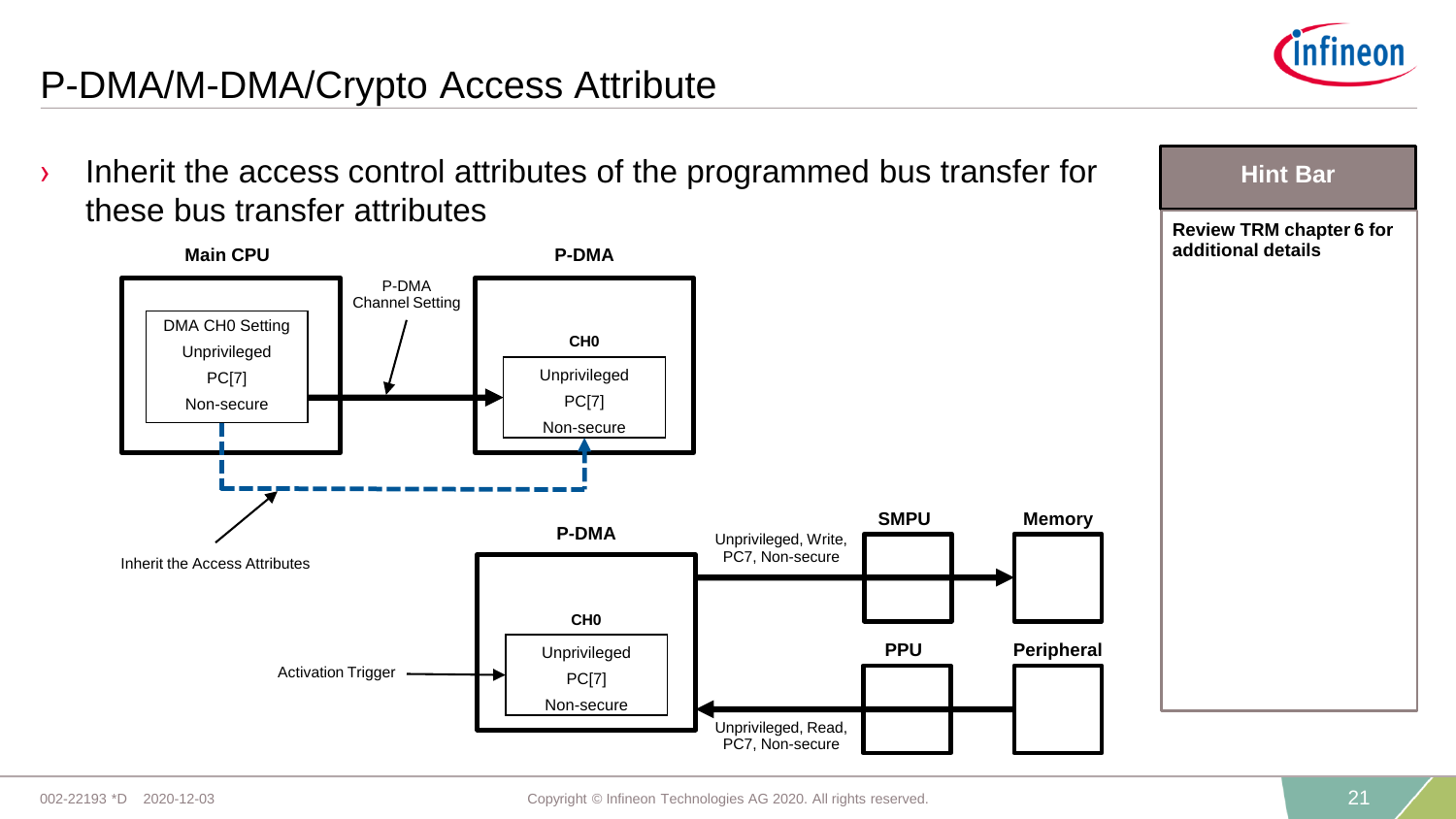

## Shared Memory Protection Unit Block Diagram

**SMPU** 

- Provides memory protection
- Shared by all bus masters
- Includes 16 regions
- Access restriction to:
	- Address range
	- Read/Write
	- **Execute**
	- Privileged/Unprivileged
	- Secure/Non-secure
	- Protection Context
- The region is equally divided into eight subregions
- Protection pair: slave and master protection structures

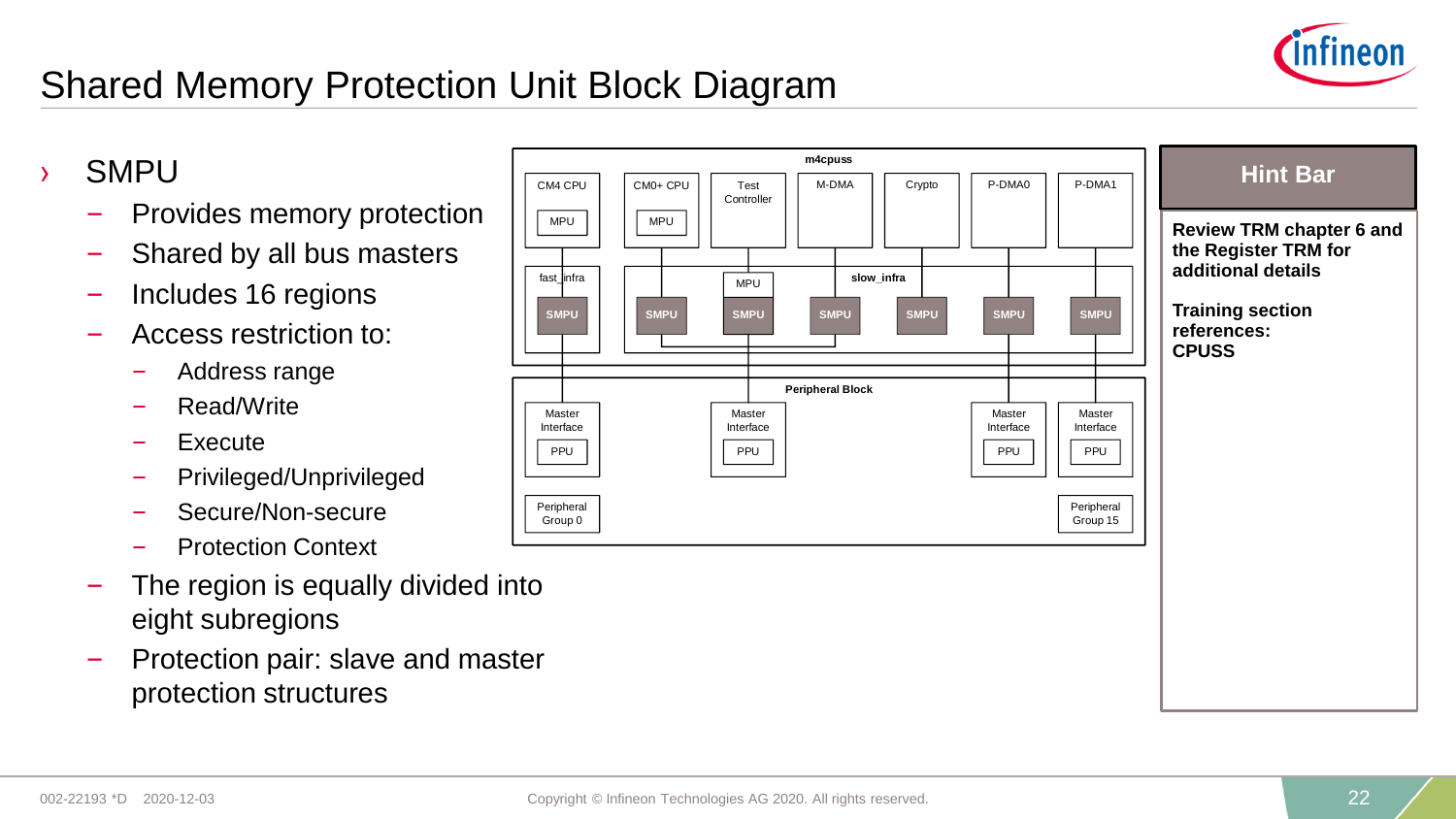

- Use Case 1
	- Main CPU\_0 software accesses to memory with privileged write, non-secure, and PC[5]

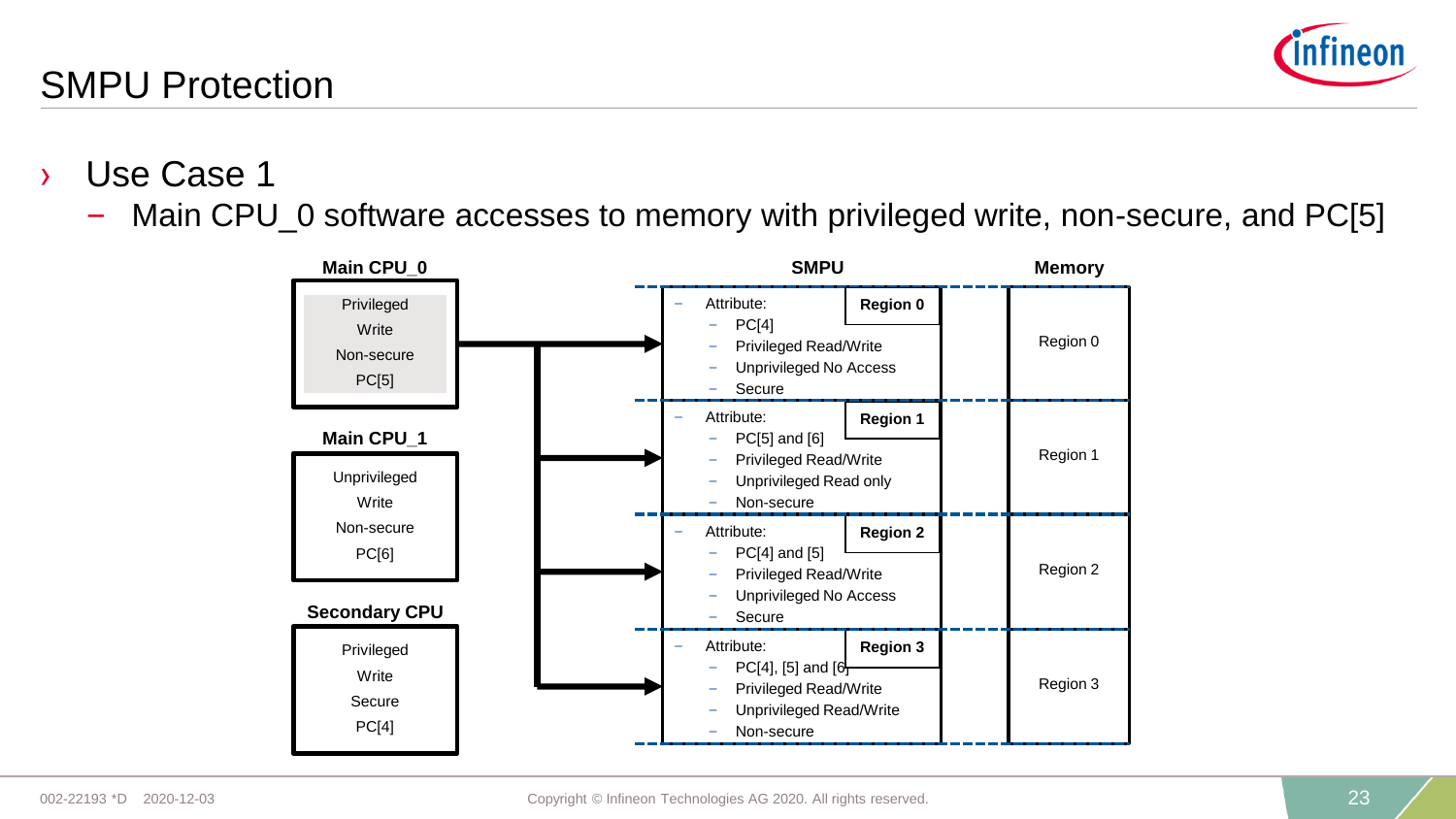#### 002-22193 \*D 2020-12-03 **Copyright © Infineon Technologies AG 2020.** All rights reserved. 24 **24**

- › Use Case 1
	- Main CPU\_0 software is allowed access to Region 1 and Region 3



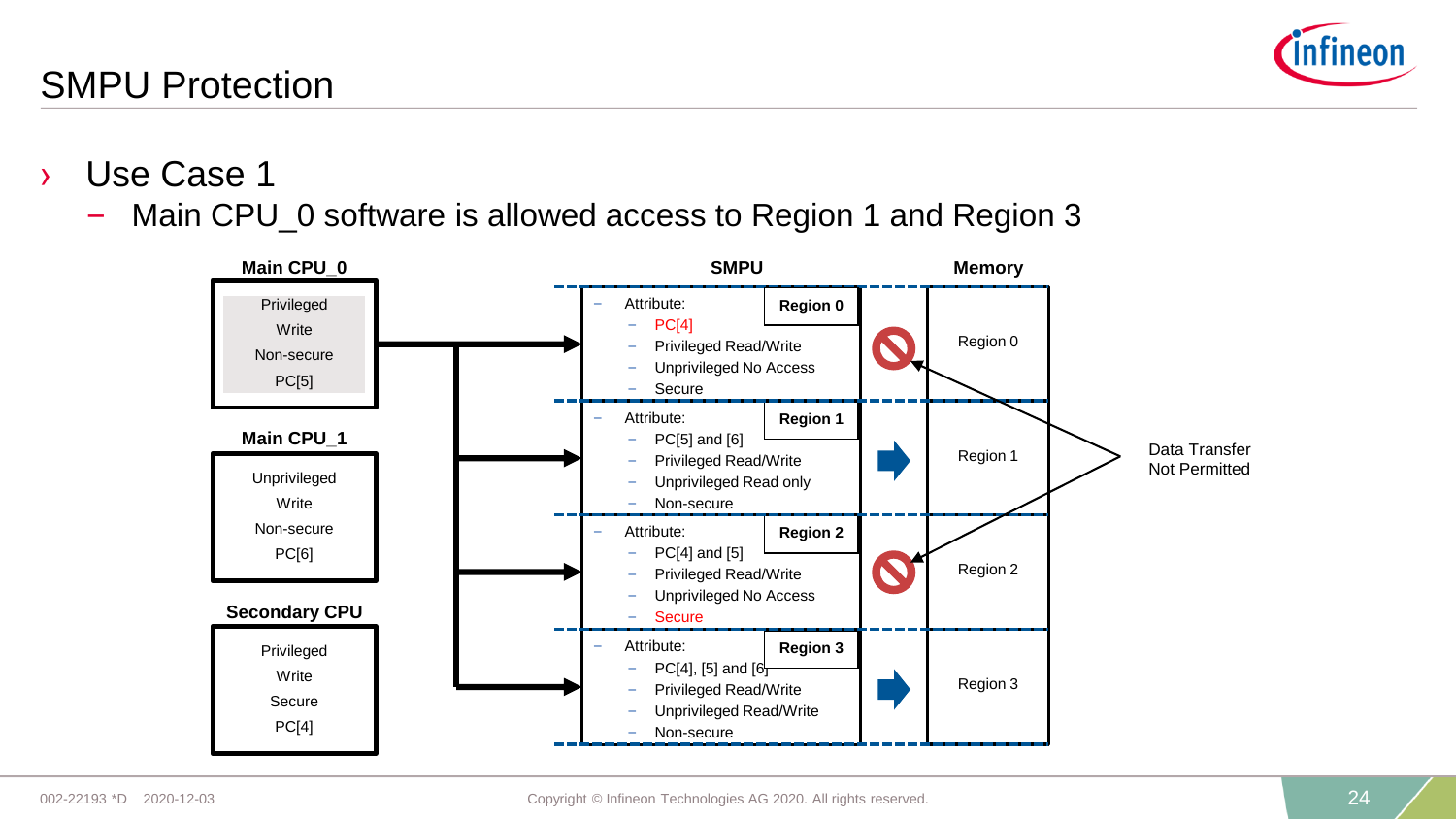

- Use Case 2
	- Main CPU\_1 software accesses to memory with unprivileged write, non-secure, and PC[6]

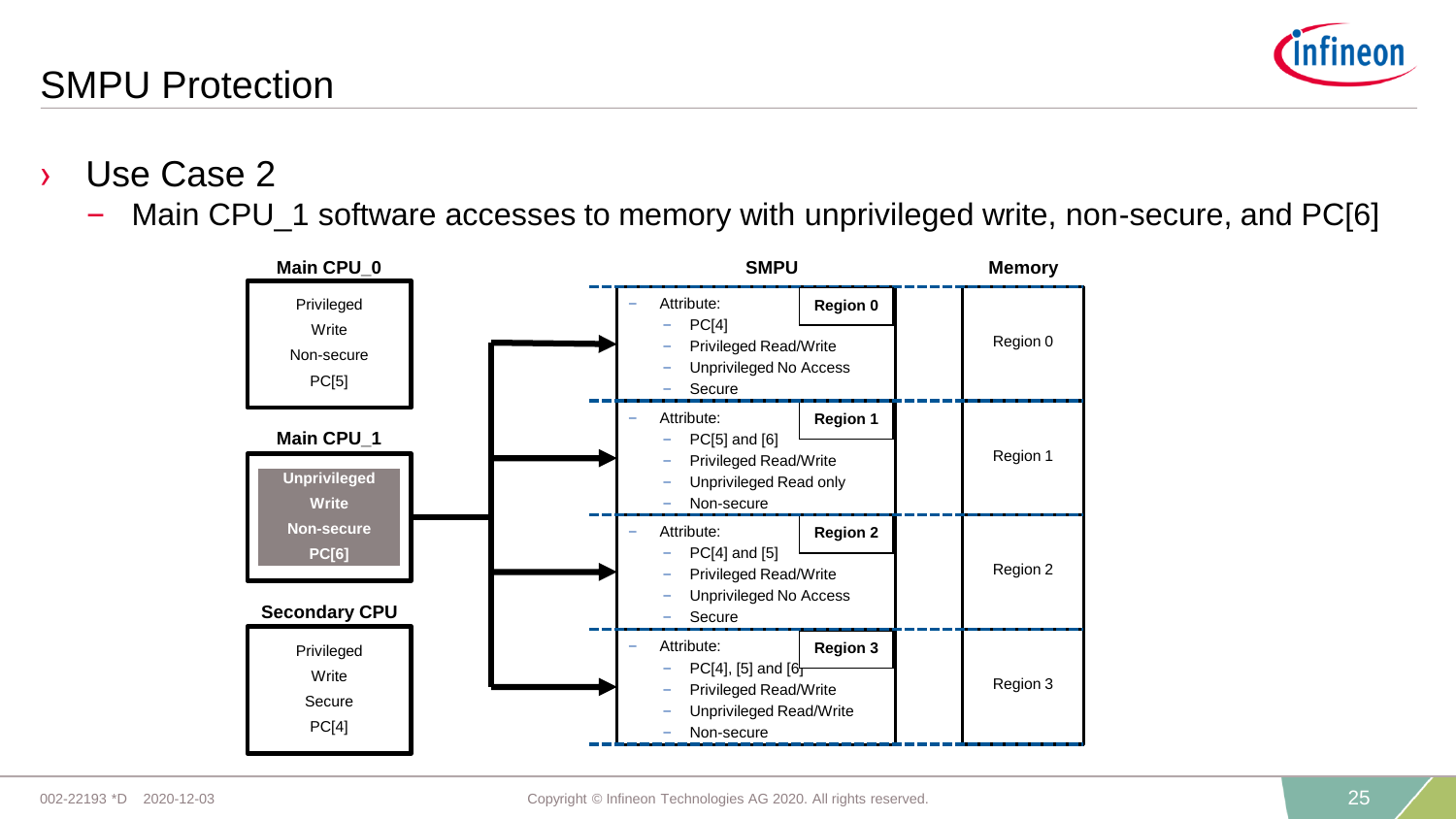- › Use Case 2
	- Main CPU\_1 software is allowed access to Region 3



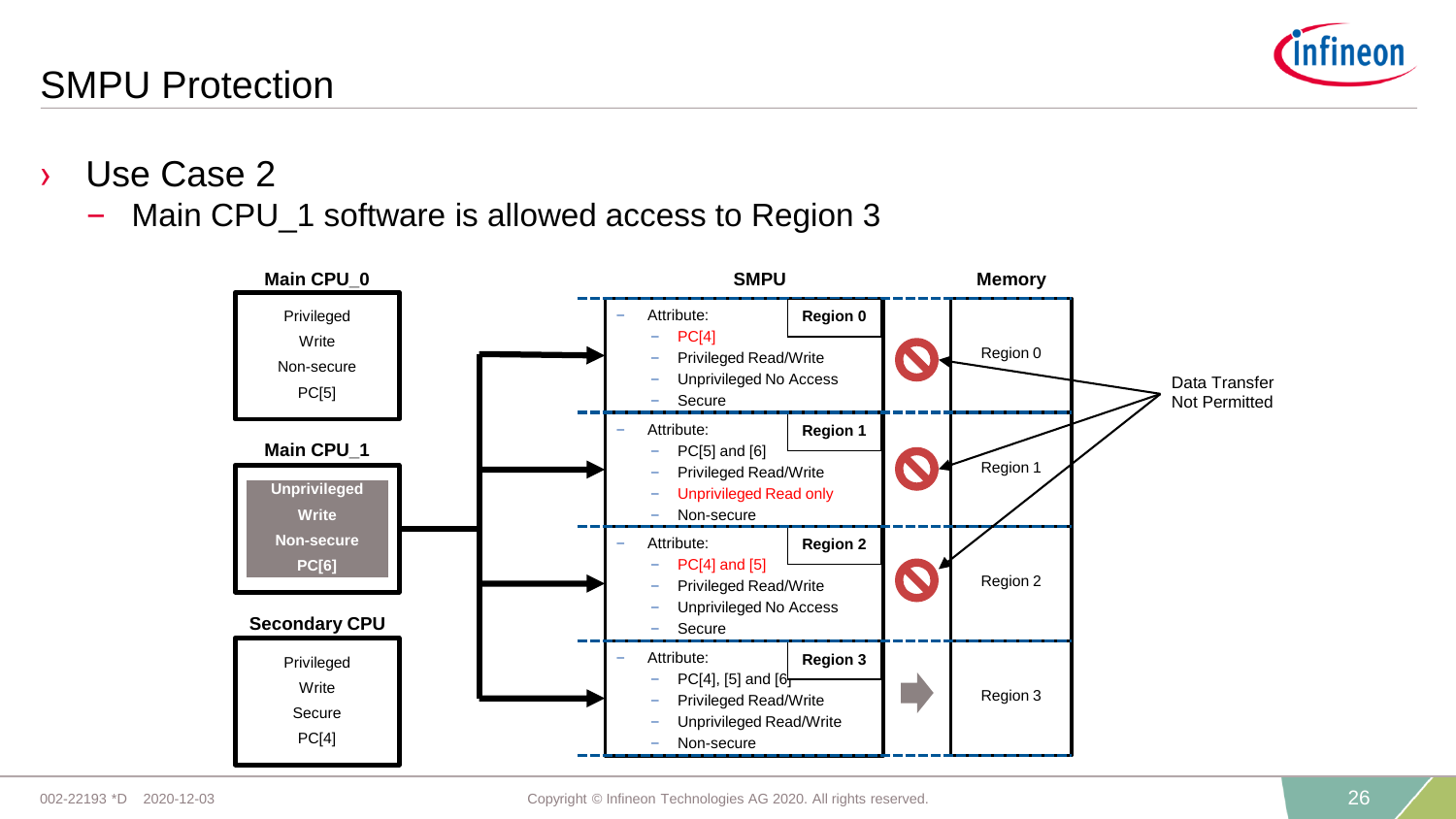- Use Case 3
	- Secondary CPU software accesses to memory with privileged write, Secure, and PC[4]



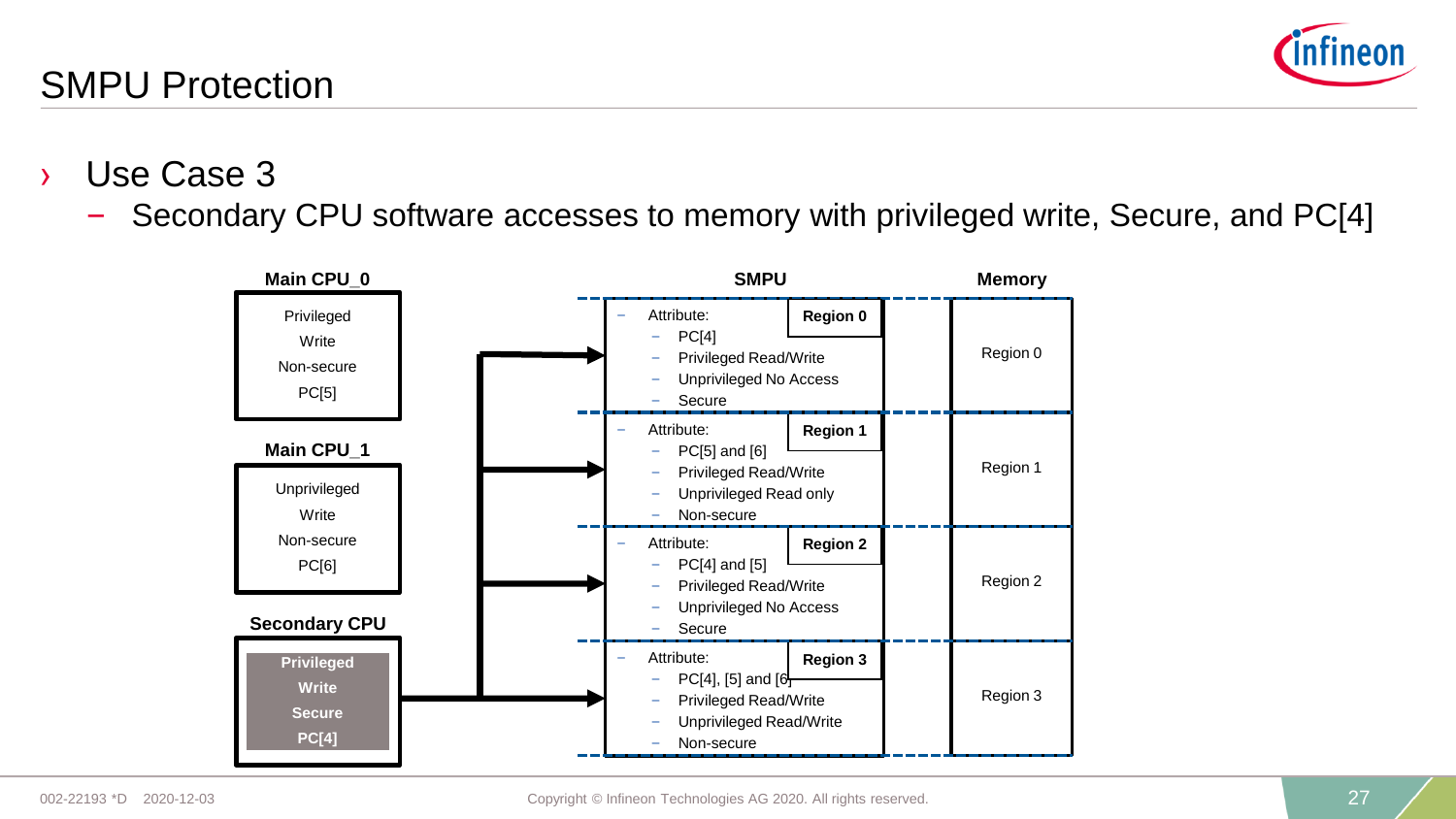## Use Case 3

– Secondary CPU software is allowed access to Region 0, Region 2, and Region 3

# SMPU Protection





**Hint Bar** 

**Non-secure attribute**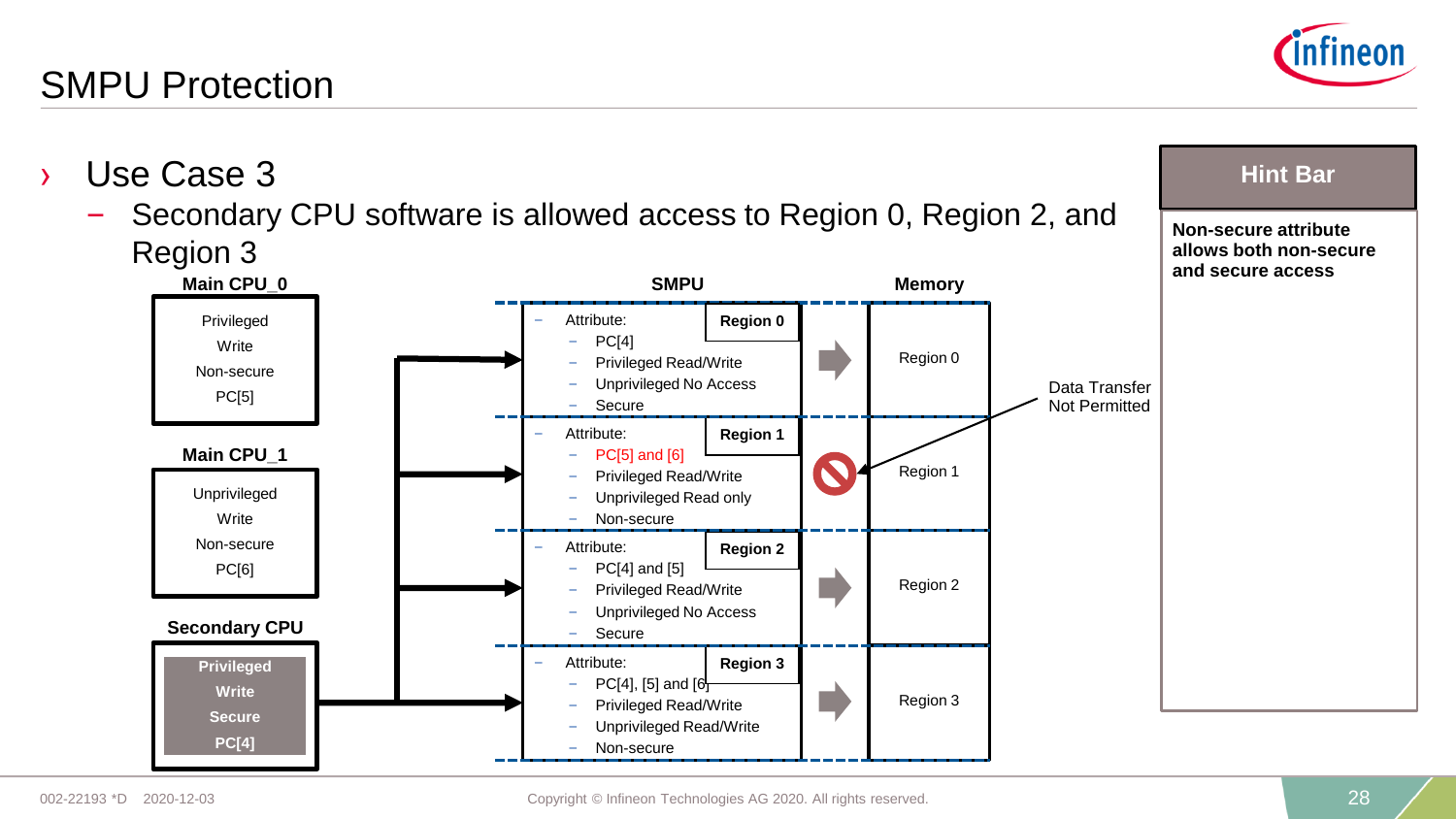

### Peripheral Protection Unit Block Diagram

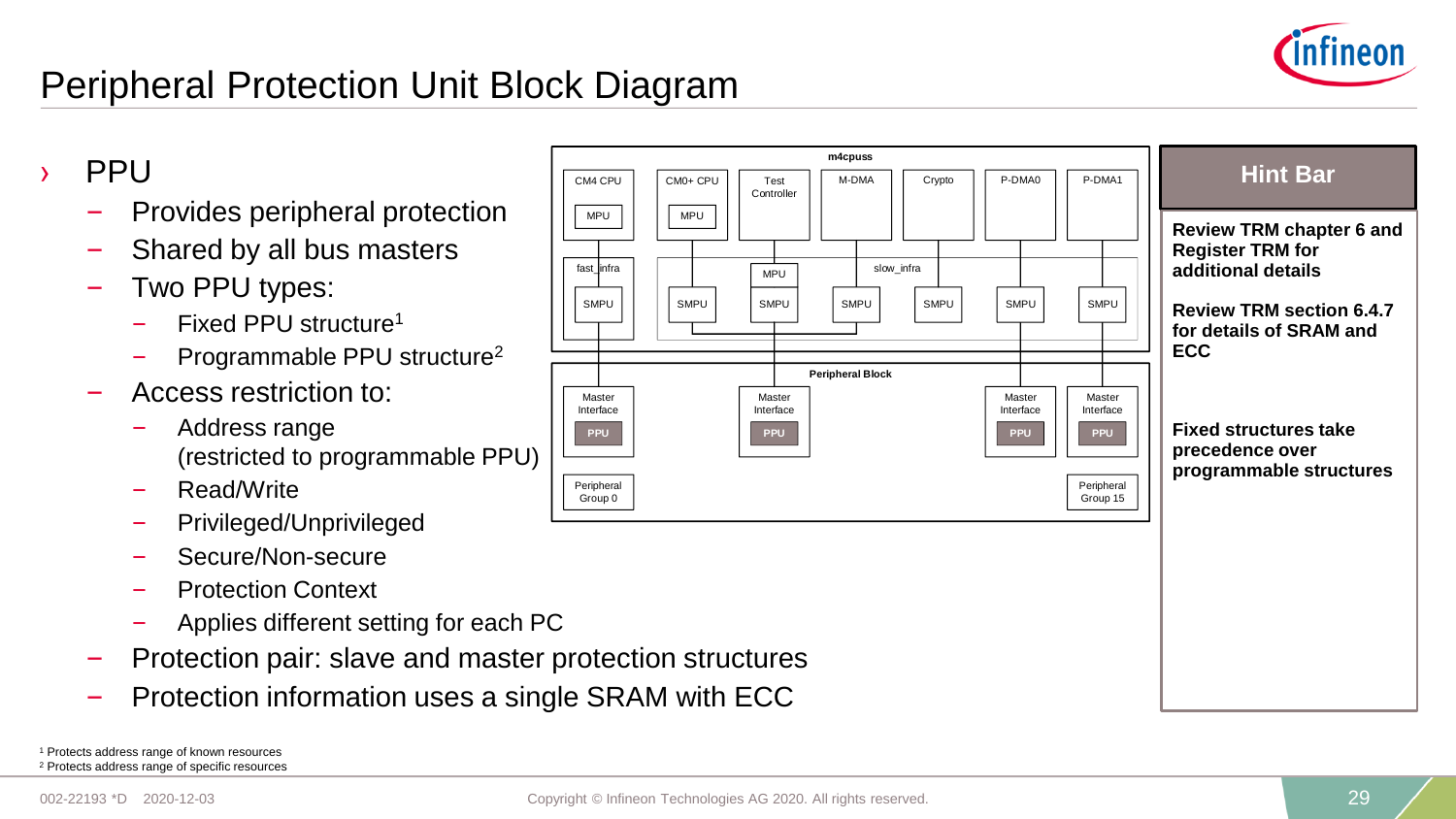## PPU Protection



- Execute system settings such as clock and initial setting of peripheral in startup software at power-up
	- Unprivileged Peripheral Control/ Data Register PC[4] Privileged Read/Write System Control (Clock, Interrupt, etc.) Region 0 Attribute: – PC[4] – Privileged Read/Write Read/Write – PC[6] – Privileged No Access – Unprivileged No Access **PPU Peripheral PC Field for main CPU** Normal Operation Software Privileged PC[6] **Main CPU** + Startup Software Privileged PC[4] **Configure Peripheral** Settings After PC[4] Setting Transfer Attribute is Privileged, Write, PC[4] Region 0 Attribute: – PC[4] – Privileged Read/Write – Unprivileged Read/Write – PC[6] – Privileged Read/Write – Unprivileged
- › Startup software: Privileged, PC[4] access to peripheral

Read/Write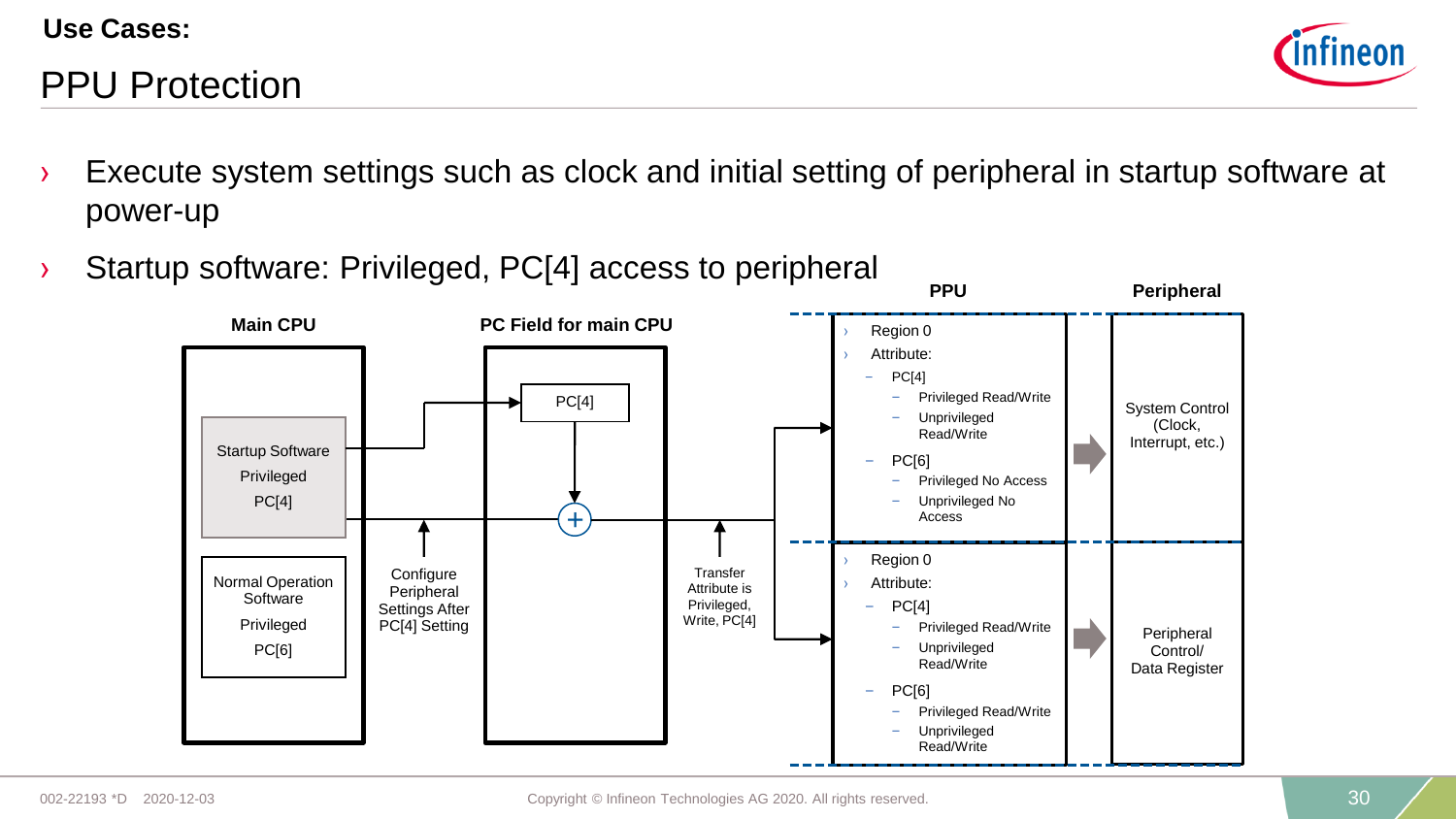#### PPU Protection



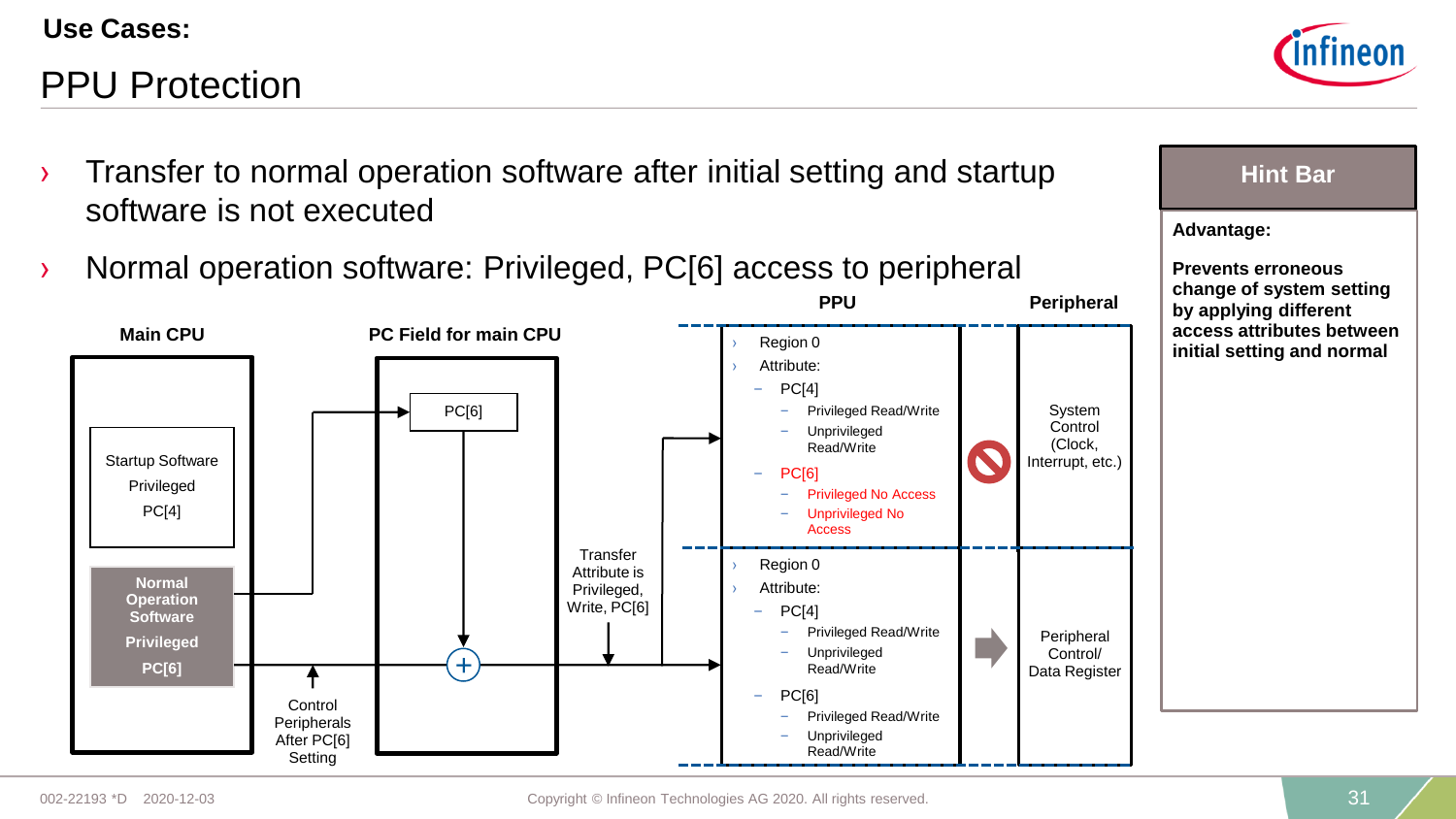

| SWPU is used to access restrictions to flash (write <sup>1</sup> ) and eFuse (read/write)<br>SWPU prevents malicious or unintended access of flash or eFuse. | <b>Hint Bar</b>               |
|--------------------------------------------------------------------------------------------------------------------------------------------------------------|-------------------------------|
|                                                                                                                                                              | <b>Review TRM section 6.5</b> |
| <b>SWPU has three Protection Units:</b>                                                                                                                      | for additional details        |
| FWPU: Flash Write Protection Unit. (Up to 16 regions)                                                                                                        |                               |
| ERPU: eFuse Read Protection Unit. (Up to 4 regions)                                                                                                          |                               |
| EWPU: eFuse Write Protection Unit. (Up to 4 regions)                                                                                                         |                               |
| SWPU has two configuration parts:                                                                                                                            |                               |
| Boot protection: It cannot be updated.                                                                                                                       |                               |
| Application protection: It is additional access restrictions specific to the application.                                                                    |                               |
| SWPU is read during boot process from SFIash, and stores them in RAM                                                                                         |                               |
| Access restriction to:                                                                                                                                       |                               |
| Address range                                                                                                                                                |                               |
| Read/Write                                                                                                                                                   |                               |
| Privileged/Unprivileged                                                                                                                                      |                               |
| Secure/Non-secure                                                                                                                                            |                               |
| <b>Protection Context</b>                                                                                                                                    |                               |
| Protection pair: slave and master protection structures                                                                                                      |                               |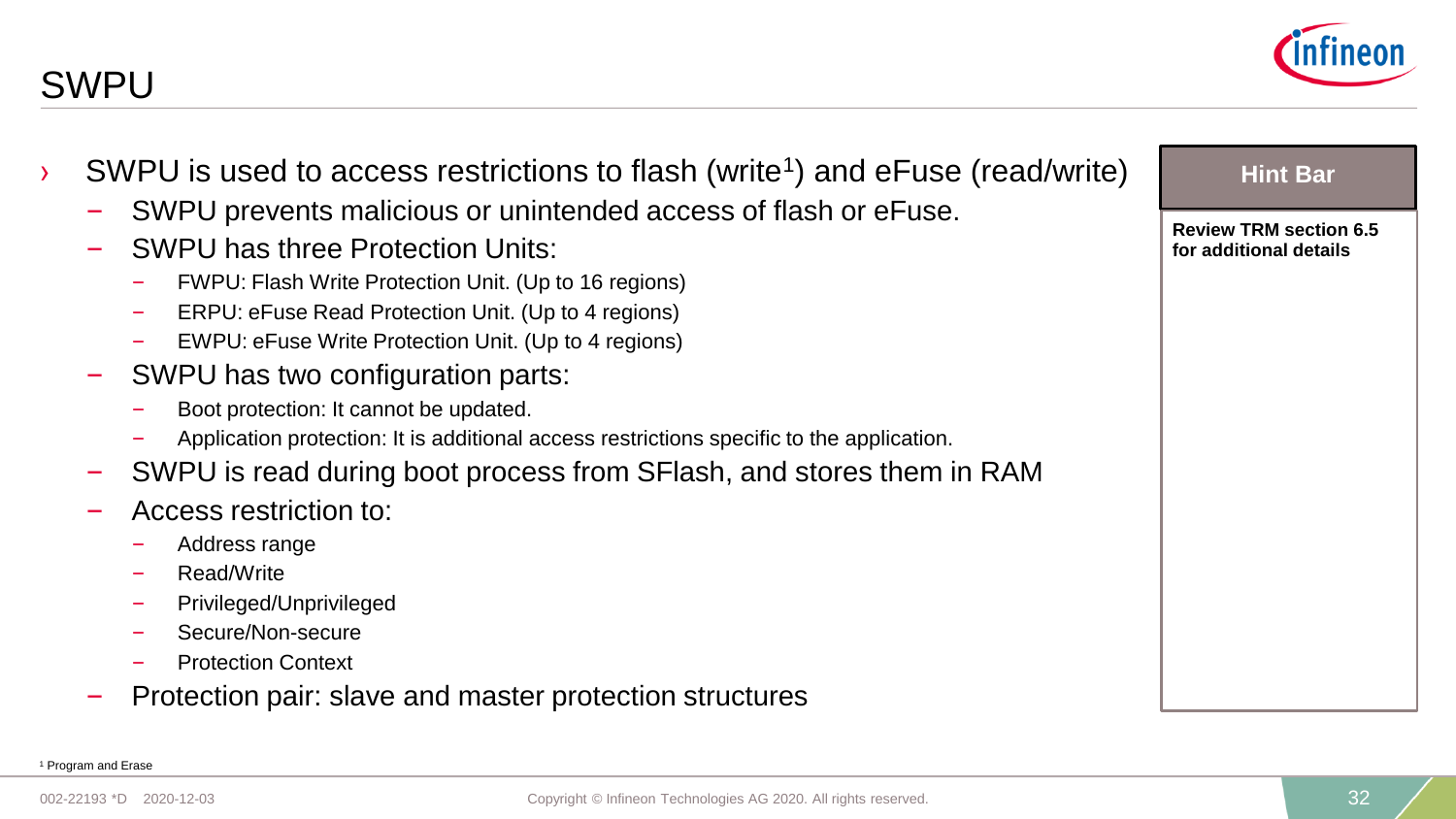

**Hint Bar** 

**Review TRM section 6.5 for setting example**

#### SWPU Structure (Application Protection)

#### › SWPU is stored in SFlash

| <b>SWPU</b> | <b>Field Name</b>    | <b>Size</b> | <b>Description</b>                                   |
|-------------|----------------------|-------------|------------------------------------------------------|
|             | <b>Object Size</b>   | 4 bytes     | Number of configured elements                        |
| <b>FWPU</b> | N FWPU               | 4 bytes     | Number of FWPU objects. Up to 16 regions             |
|             | <b>FWPUO SL ADDR</b> | 4 bytes     | Configures the FWPU0 base address                    |
|             | FWPU0_SL_SIZE        | 4 bytes     | Configures the FWPU0 region size and FWPU0 enable    |
|             | FWPU0_SL_ATT         | 4 bytes     | Configures the FWPU0 slave attribute                 |
|             | FWPU0_MS_ATT         | 4 bytes     | Configures the FWPU0 master attribute                |
|             |                      | 4 bytes     |                                                      |
| <b>ERPU</b> | N_ERPU               | 4 bytes     | Number of ERPU objects. ERPU has up to four regions. |
|             | ERPU0_SL_OFFSET      | 4 bytes     | Configures the ERPU0 base address offset             |
|             | ERPU0_SL_SIZE        | 4 bytes     | Configures the ERPU0 region size and ERPU0 enable    |
|             | ERPU0_SL_ATT         | 4 bytes     | Configures the ERPU0 slave attribute                 |
|             | ERPUO MS ATT         | 4 bytes     | Configures the ERPU0 master attribute                |
|             |                      |             |                                                      |
| <b>EWPU</b> | N_EWPU               | 4 bytes     | Number of EWPU objects. EWPU has up to four regions. |
|             | EWPU0_SL_OFFSET      | 4 bytes     | Configures the EWPU0 base address offset             |
|             | EWPU0_SL_SIZE        | 4 bytes     | Configures the EWPU0 region size and ERPU0 enable    |
|             | EWPU0_SL_ATT         | 4 bytes     | Configures the EWPU0 slave attribute                 |
|             | WPU0_MS_ATT          | 4 bytes     | Configures the EWPU0 master attribute                |
|             |                      |             |                                                      |

: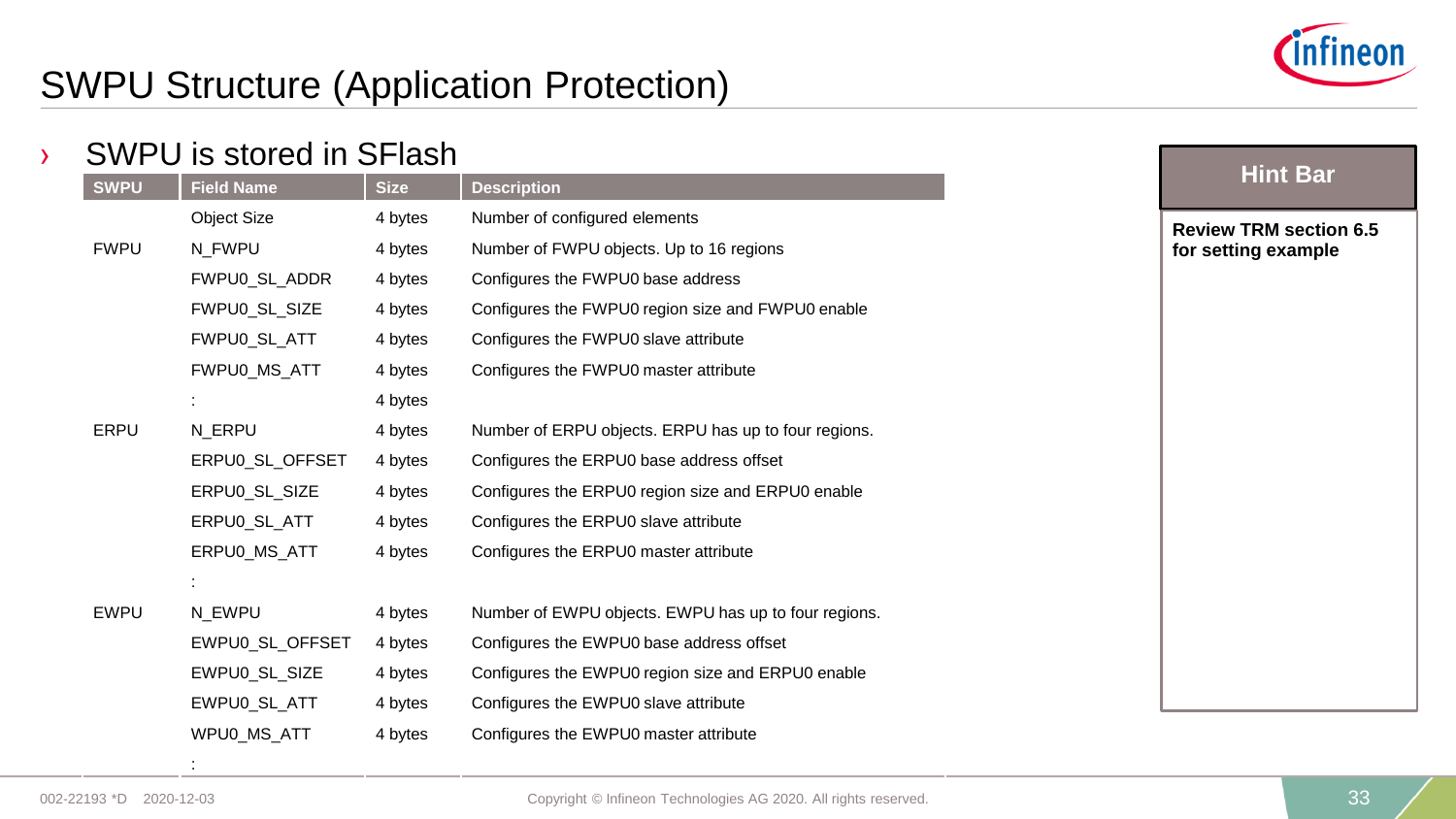

#### Protection Pair

- › SMPU, PPU, and SWPU have a protection pair for protection of protection structures
	- Master structure: Protection of slave structure
	- Slave structure: Protection of resources
	- Change slave setting attributes by master setting attributes

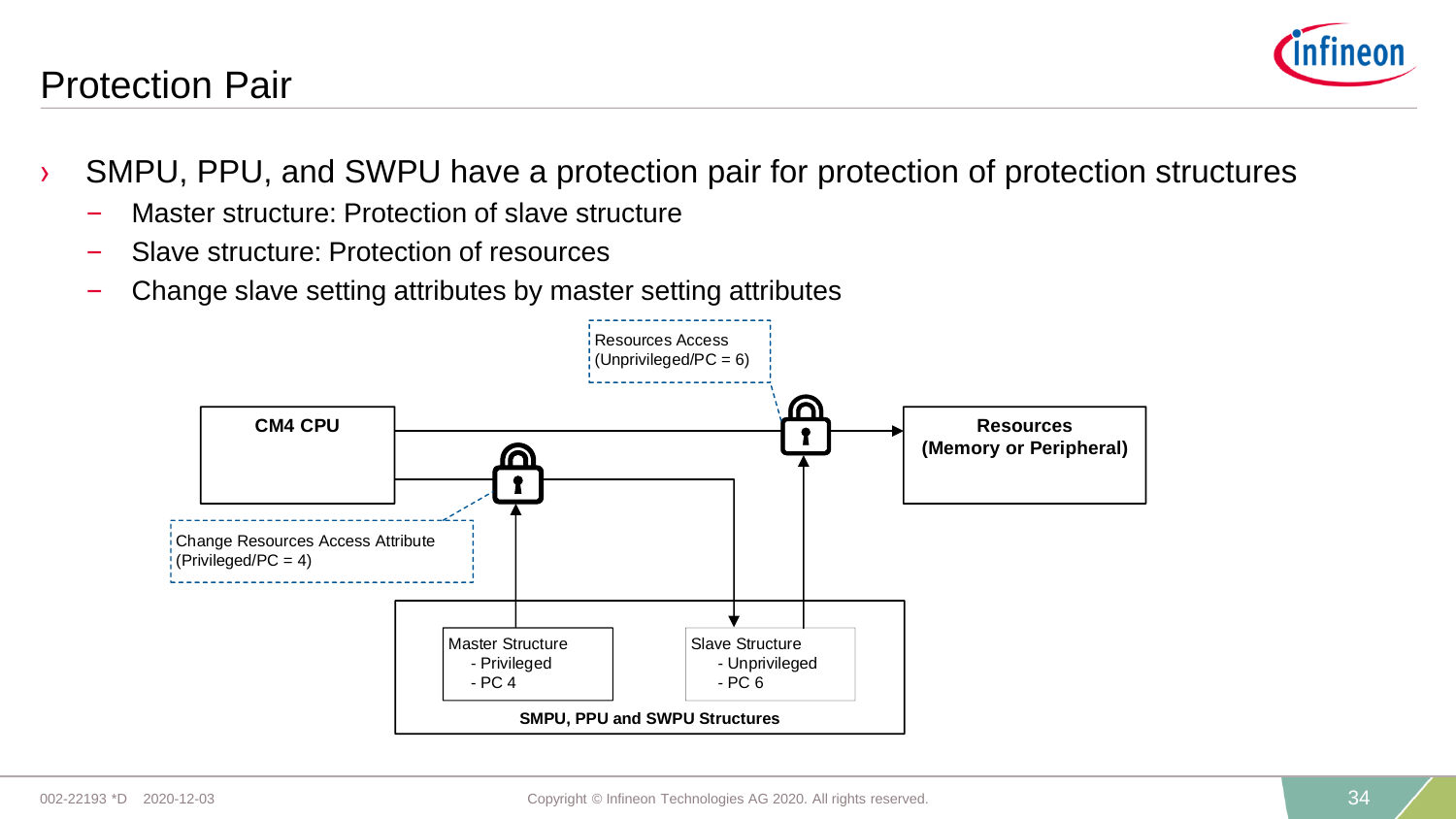

- Access is evaluated by each protection unit in the following order:
	- MPU (High) > SMPU > PPU (Low)
- The slave address regions in programmable PPU may overlap with other slave address regions. In this case, access is evaluated by the PPU in the following order:
	- PPU master structure (High) > Programmable slave structures > Fixed slave structure (Low)
- The bus transfer will not reach its target
- Violation information is reported to the fault reporting structure
	- Violation address
	- Bus transfer attribute
	- Accessed bus master



#### 002-22193 \*D 2020-12-03 **Copyright © Infineon Technologies AG 2020.** All rights reserved. 35

**Possible analysis of violation transfer**

**Hint Bar** 

**Training section references: Fault Structure**

**Prevents erroneous writing by not allowing** 

**Advantage:**

**transfer**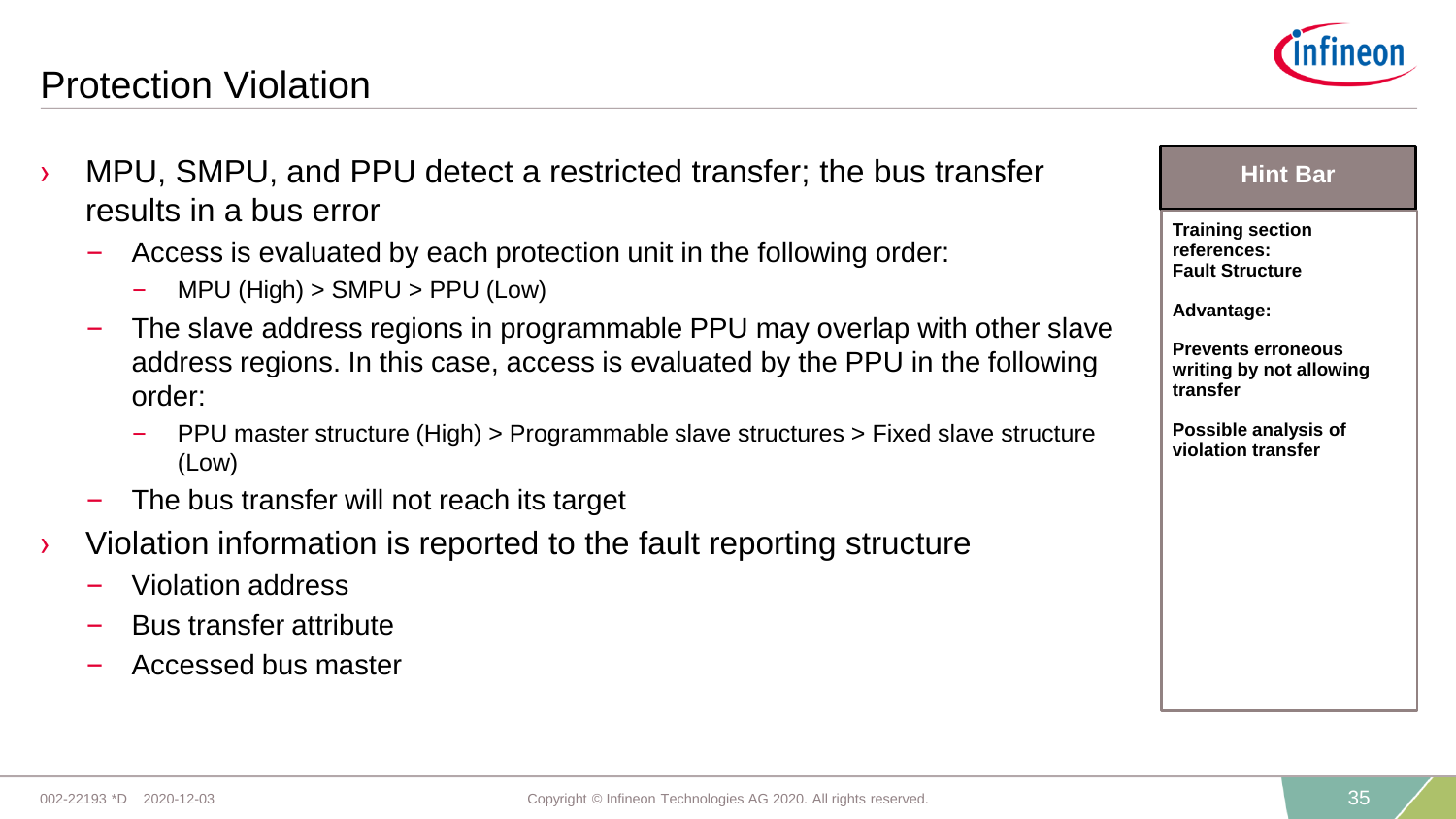

## Part of your life. Part of tomorrow.